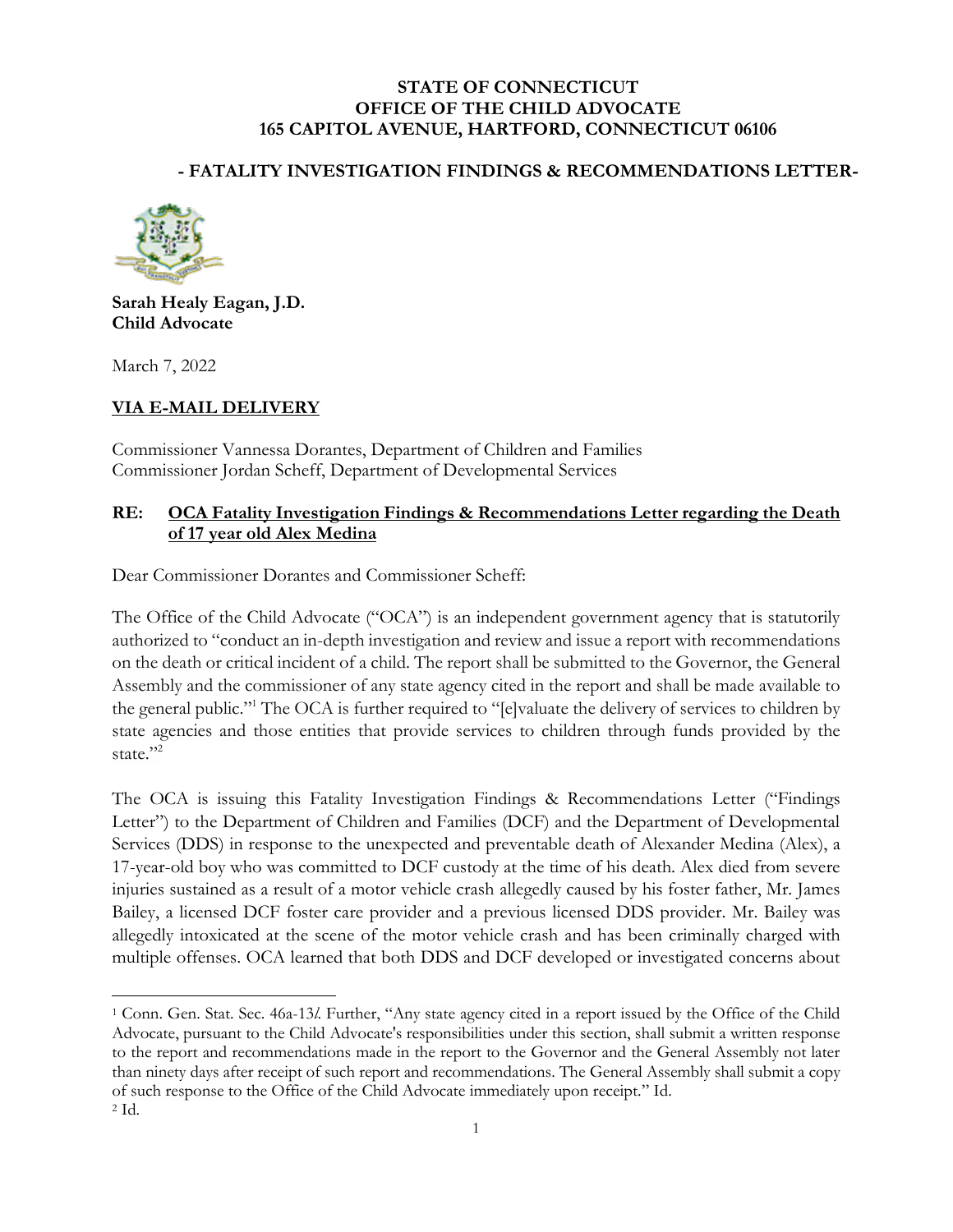Mr. Bailey's drinking during his tenure as a state-licensed provider. OCA's review sought to further examine Mr. Bailey's licensing history and the state's framework for approving, monitoring, and sharing information regarding approved providers. OCA also examined certain legal safeguards for children in foster care, including the federally required case plan review process, the role of legal counsel for children in care, and the statutorily required provision of material information about children to the Superior Court for Juvenile Matters. We appreciate the cooperation of your agencies with OCA's investigation.

Pursuant to this investigation, OCA reviewed or undertook the following:

- 1. State agency records pertaining to the licensing, investigation, monitoring, compensation or provision of services to or by Sherron and James Bailey.
- 2. All correspondence between DDS and DCF regarding Sherron and/or James Bailey.
- 3. All agency policies regarding the investigation of licensed/contracted custodial care providers and documentation and reporting of concerns regarding the provision of such care.
- 4. All agency policies governing how information is exchanged between DCF, DDS, and OEC regarding licensed/contracted custodial care providers.
- 5. Applicable to DCF:
	- a. A list of all children and dates of birth who were placed in the home of Sherron and James Bailey between 2012 and 2019.
	- b. All DCF policies regarding the licensing and monitoring of therapeutic foster homes.
- 6. OCA reviewed information from the DCF-contracted foster care agencies, the Connection, Inc. and Wheeler Clinic regarding their assessment, licensing, and monitoring of the Bailey foster home.
- 7. OCA conducted interviews with administrators from DDS, DCF, the Office of the Chief Public Defender, The Connection and Wheeler Clinic.
- 8. OCA reviewed DCF's internal Special Qualitative Review of the circumstances leading to Alex's death, and OCA's Findings Letter references and concurs with several internal recommendations contained in that Review.

#### **SUMMARY OF FINDINGS**

Mr. James Bailey and his wife, Sherron Bailey, were licensed foster parents for DCF from 2013 until 2019, when they were substantiated for abuse and neglect of Alex Medina. Prior to their tenure with DCF, from 2008 until 2013 the Baileys were licensed by DDS as a community training home/foster care provider for individuals with intellectual disabilities. DDS email records revealed that while Mr. Bailey was a licensed provider, DDS developed serious concerns about his drinking, the Baileys' honesty about Mr. Bailey's alcohol use, and the Baileys' reporting of the needs and behaviors of the young adult DDS client living in their home. In addition to DDS staff's own observations, DDS emails noted the young adult client's allegation as he was moving out of the Bailey home that DDS should not place anyone else with the Baileys since Mr. Bailey drank heavily and would drink and drive. DDS emails documented that due to the agency's accumulating concerns about the Baileys, it would no longer approve any clients for placement in the Bailey home. DDS did not make a formal record of these concerns or determinations in the Baileys' licensing file. DDS did not report or investigate the young man's allegations regarding Mr. Bailey's excessive drinking and driving while impaired, as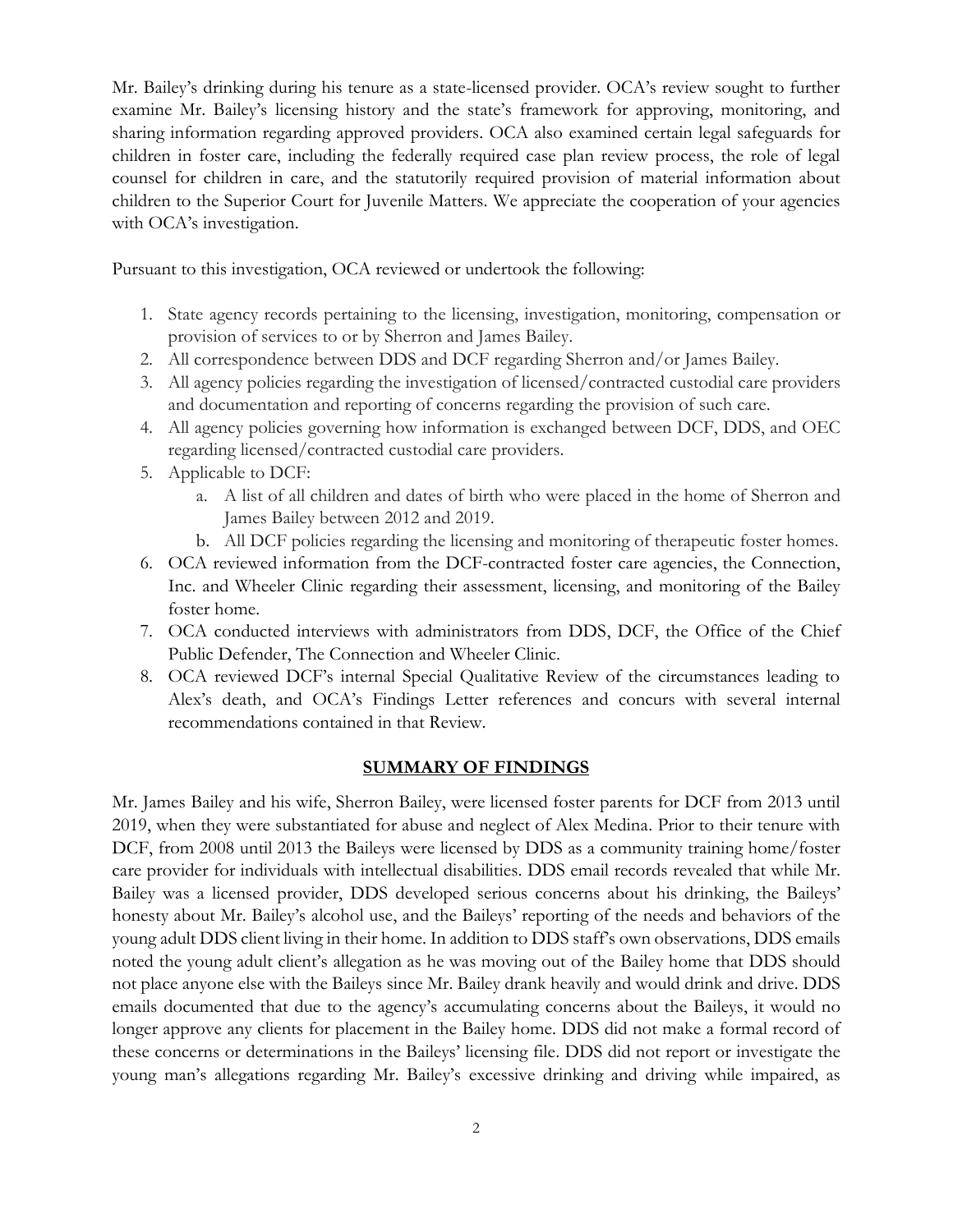required by state mandated reporting law (C.G.S. 46a-11a and b), and DDS closed out the Bailey's file in good standing after the Baileys submitted a letter in December 2012 relinquishing their license.

Weeks after relinquishing their license with DDS, the Baileys sought licensure from DCF to become foster parents for children. Specifically, the Baileys sought to become licensed through a DCFcontracted community provider as "therapeutic" foster parents, a license that would enable them to care for children with physical, developmental, and psychiatric disabilities. Notably, while criminal and child welfare background checks are required by state law, there is no requirement that DCF conduct a regulatory check with other state agencies prior to issuing a foster care license to a prospective applicant.

Despite the lack of explicit statutory requirements for record-sharing between licensing agencies, some communication regarding the Baileys did occur between DDS, DCF, and DCF's contracted childplacing agency, The Connection, Inc. A DDS foster care manager shared a verbal warning with The Connection that they should "think twice" about approving the Baileys as DDS had had concerns about Mr. Bailey's drinking. DDS did not however have any formal records to share regarding its concerns, be they regulatory violations, investigations, or assessments. Pursuant to its contract with DCF, The Connection conducted a licensing assessment, and based in part on the formal record of the Bailey's positive DDS licensing history, Mr. Bailey and his wife were recommended for licensure as therapeutic foster parents. DDS did not share any verbal or written concerns with DCF.

Between 2013 and 2019, DCF and provider records indicate that several children with varying disabilities were placed in the Bailey home. The Baileys were noted as doing well with some of these children and struggling with others. During this time, the Baileys requested that at least two children be removed from their home due to the children's needs or behaviors. DCF reports indicate that while both Mr. and Mrs. Bailey provided care and support for the children, Mrs. Bailey was the primary parent in the household.

In 2015, two years into their tenure as DCF foster parents, concerns were again raised about Mr. Bailey's drinking, with a visiting nurse from The Connection reporting that during her morning visit to the home, Mr. Bailey appeared significantly impaired and intoxicated. Separately a DCF worker noted multiple empty beer and liquor bottles in the house. While a DCF investigation into excessive alcohol use was unsubstantiated, DCF and The Connection asked the Baileys to sign successive "safety agreements" documenting that alcohol would be responsibly consumed, and that Mr. Bailey would never drink and drive. At no time did The Connection or DCF seek information from DDS, despite Mr. Bailey volunteering that DDS had had a prior concern about his drinking.

In early 2017, due to the placement and support needs of another child, the Baileys transferred their license to Wheeler Clinic, another community-based mental health/child placing agency that relicensed the Baileys as DCF foster care providers for very high need youth. Wheeler did not receive information from The Connection or DCF about the prior safety agreements with the Baileys regarding alcohol, and Wheeler received only a brief summary of the unsubstantiated investigation from 2015. DCF policy does not require contracted foster care agencies to review or request all available records regarding the prospective or transferring foster parents.

In May 2017, a child in the Bailey foster home accused Mr. Bailey of "drinking 24-7, amongst other allegations." These allegations were properly reported to DCF, investigated and unsubstantiated. Mr.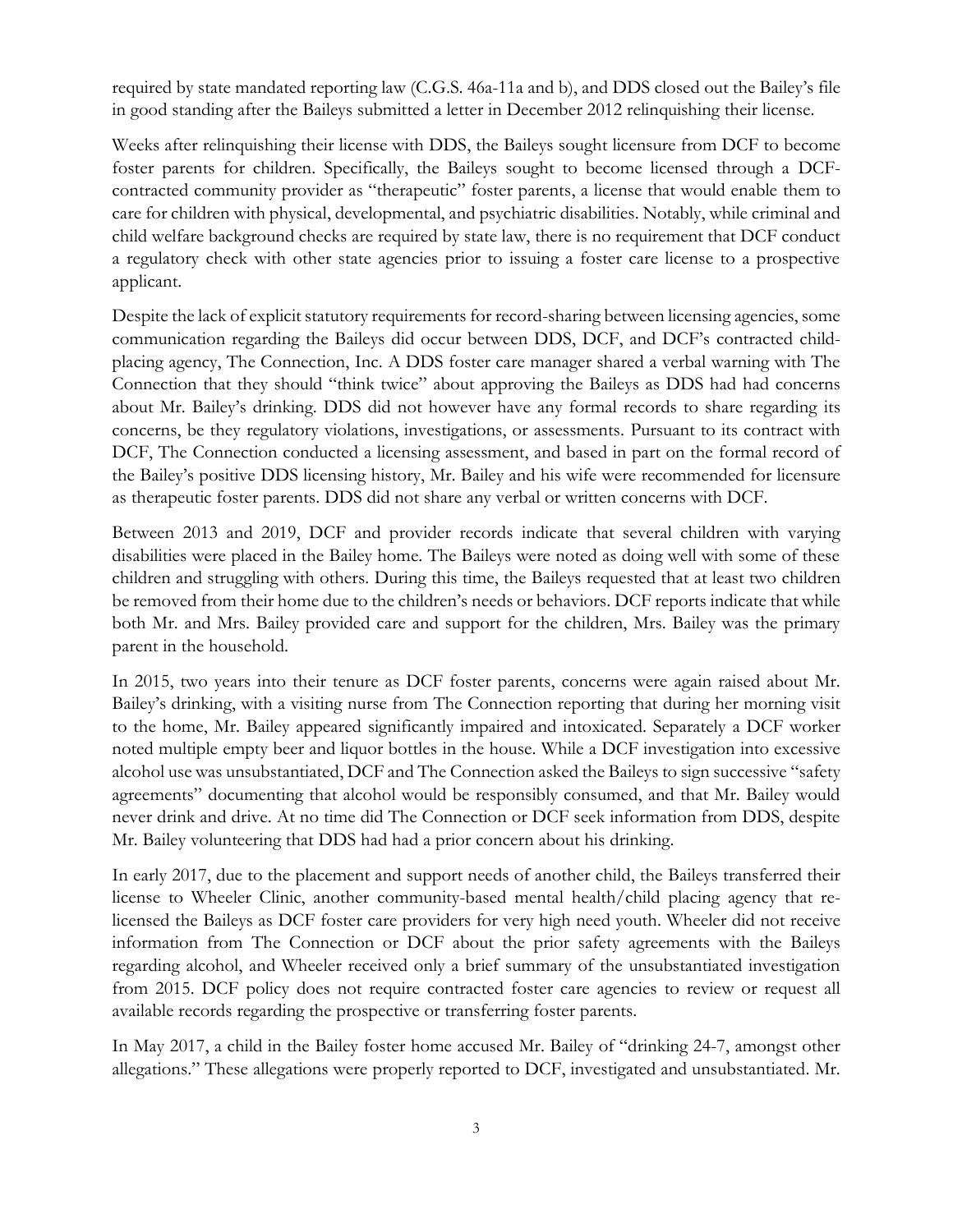and Mrs. Bailey again denied that excessive drinking went on in the home, the child recanted much of what he alleged, and Wheeler staff did not report any concerns about substance abuse.

In September 2017, after eight different placements while in DCF care, fifteen-year-old Alex Medina was placed in the Baileys' home. Alex's DCF social work team was not aware of prior investigated concerns about the Baileys or the previous safety agreements about drinking. There is no DCF policy that requires a child's social work team to review or be made aware of prior regulatory concerns or investigative findings regarding a child's prospective licensed placement.

On the morning of September 30, 2019, Alex called Mr. Bailey from Maloney High School in Meriden and requested a ride home from school as he was not feeling well. Mr. Bailey responded to the call and drove to school to pick Alex up. Alex was never seen by a school nurse or administrator. He left school on his own and Mr. Bailey met up with Alex outside. On the drive home, Mr. Bailey crashed the vehicle, and Alex was hospitalized with critical injuries. He passed away several days later. Mr. Bailey was found by police to be intoxicated at the time of the crash and he was criminally charged.

# **BACKGROUND AND APPLICABLE LAW/REGULATION**

### **Community training home licensing at DDS**

DDS licenses what are referred to in statute and regulation as "community training homes,"<sup>3</sup> which are essentially foster homes for individuals receiving services from DDS. According to DDS regulations, "[f]or adults, the CTH provides a nurturing home environment where adults can share responsibilities, develop mutual relationships, be independent and make their own choices." 4 Licensing regulations require that the "licensee shall demonstrate the capacity to maintain a health and safe living environment for individuals."<sup>5</sup> DDS re-licenses each home annually per state regulation.

### **Reporting and investigation of suspected abuse/neglect in DDS-licensed homes and facilities**

Connecticut law requires a variety of individuals, including DDS staff, to report suspected abuse or neglect of a person with an intellectual disability to DDS for further action and investigation. "Abuse" and "neglect" are defined by statute as (respectively) "the wilful infliction of physical pain or injury or the wilful deprivation by a caregiver of services which are necessary to the person's health or safety;" and "where a person with intellectual disability either is living alone and is not able to obtain the services which are necessary to maintain such person's physical and mental health or is not receiving such necessary services from the caregiver."<sup>6</sup>

#### **Foster home licensing at DCF**

State statutes and regulations confer on DCF the legal authority and responsibility to provide safeguards for those children who must be removed from their own homes and placed in another family home to protect them or to provide them with specialized care. State law provides that "[n]o child in the custody of DCF shall be placed with any person, unless such person is licensed or

<sup>&</sup>lt;sup>3</sup> Now referred to by the agency as Community Companion Homes.

<sup>4</sup> Regulations of Connecticut State Agencies. 17a-227-23

<sup>5</sup> [17a-227-29](http://eregulations.ct.gov/eRegsPortal/Browse/RCSA/Title_17aSubtitle_17a-227Section_17a-227-29/) Initial standards

<sup>6</sup> Conn. Gen. Stat. Section 46a-11a and 11b.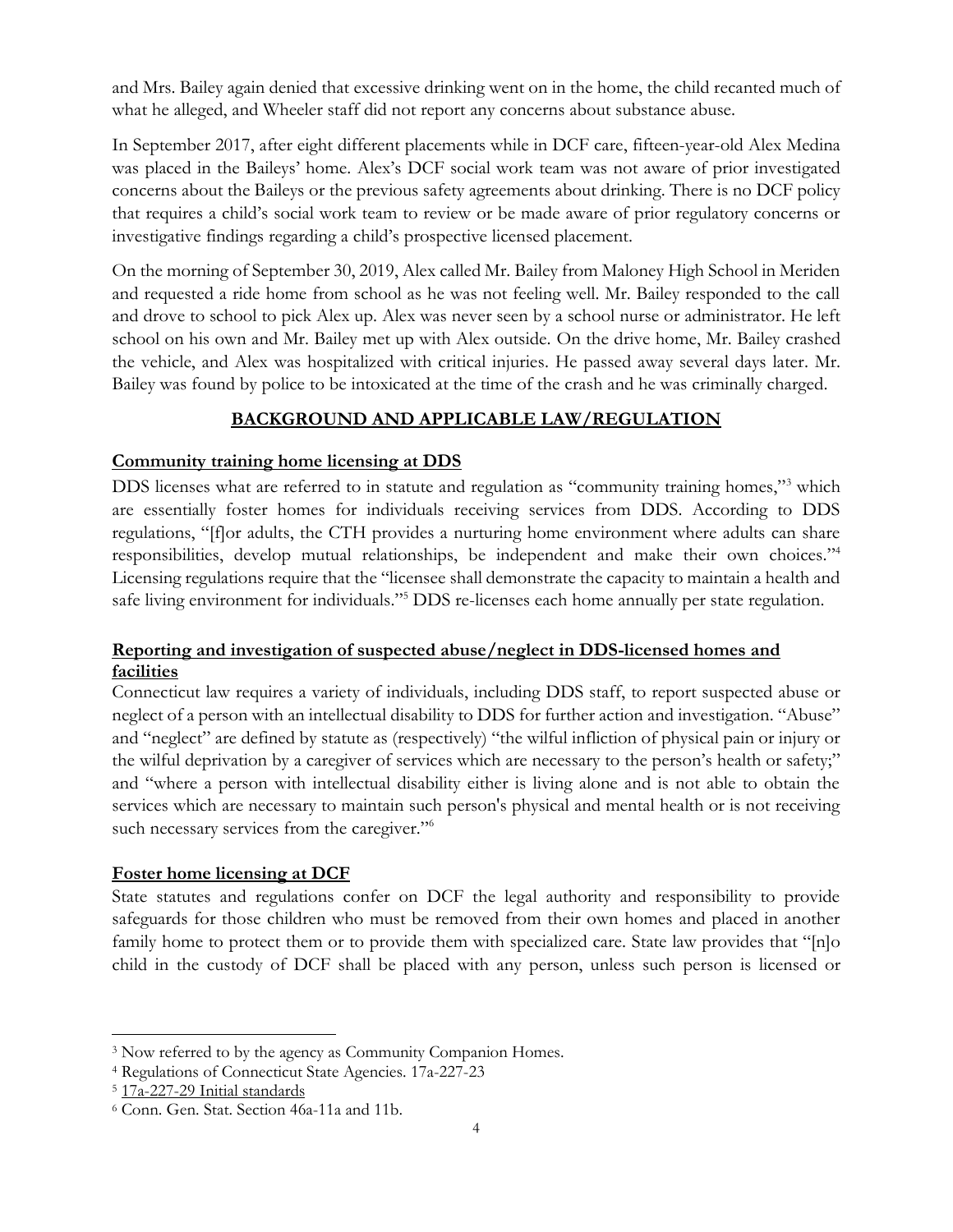approved for that purpose."<sup>7</sup> DCF may use foster homes approved by private child placing agencies (CPA) in accordance with state regulations.

State law also requires DCF to conduct a child protective service and criminal records check on the applicant for licensure and each household member 16 years of age and older. State law *does not require* that DCF conduct formal check/review with other agencies, in state or out of state, regarding any previous licensing history of an applicant.

A foster care license is effective for two years with assessment completed by a designated staff member every two years to determine if his or her foster care license should be renewed. If DCF determines that the health, safety, or welfare of a foster child requires emergency action, DCF may summarily suspend a foster care license and immediately remove any foster child residing in that foster home. The summary suspension shall remain in effect pending the completion of the administrative hearing or until further order of the Commissioner or designee.

#### **Therapeutic Foster Care**

DCF contracts for a therapeutic foster care (TFC) system for children with complex medical, mental health and developmental treatment needs. TFC foster parents are expected to be especially skilled. The contracted TFC provider agency is required to ensure the integration of behavioral, mental health, recreational, cultural and psychological interventions for the child and support the child's success in the community using a wraparound services approach. DCF contracts with over a dozen private child placing agencies across the state for the provision of TFC services. The core of the contract is the same for each agency with some variations including the number of children and regions served. TFC level programs provide a higher level of training and support to foster families including respite care, support groups, 24/7 on call service, and frequent visitation from agency staff. TFC foster care includes a stipend for the foster parents of \$55.55 per day (current rate).

#### **Family and Community Ties Foster Care**

Family and Community Ties (FCT) is the highest level of therapeutic foster care that DCF contracts for. The purpose of the FCT program is to integrate children into a home setting using a wraparound approach and providing intensive home and community-based clinical treatment. The children approved for FCT have often spent a great deal of time in residential and/or other congregate care settings. FCT is a model of foster care which trains families to professionally care for these children on a long-term basis by offering intensive support systems both at their home and in the community. FCT offers additional hours of individual and family therapy, other enhanced supports to the foster family, and an increased stipend to the foster parents of at least \$82 per day (current rate).

#### **Responsibilities of court-appointed attorneys for children in foster care**

State law requires that children in the care and custody of DCF and/or for whom a petition of neglect is filed in the Juvenile Court are "represented by counsel knowledgeable about representing such children."<sup>8</sup> Counsel are appointed by the Public Defender's Office, which is also statutorily responsible to "establish training, practice and caseload standards for the representation of children and youths."<sup>9</sup>

<sup>7</sup> Conn. Gen. Stat. §17a-114(b)(1).

<sup>8</sup> Conn. Gen. Stat. 46b-129a.

<sup>9</sup> Conn. Gen. Stat. 51-296.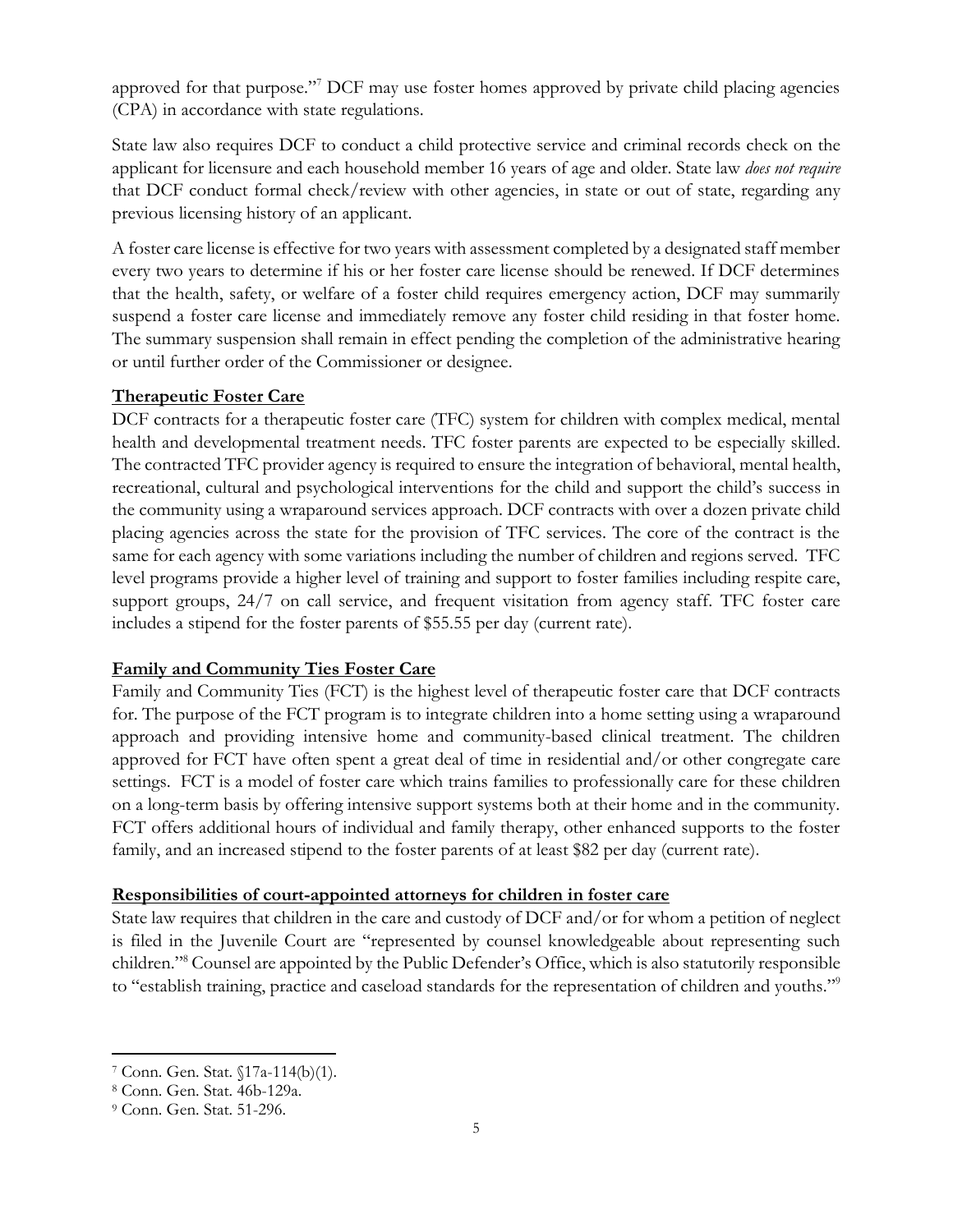Federal law requires that representatives for children obtain a clear and "first hand" understanding of the needs of the child.<sup>10</sup>

The Public Defender's Office has Performance Guidelines for appointed lawyers representing children, which Guidelines provide that lawyers should "visit with the client in person at least four times a year and whenever the placement is changed." Counsel is also advised to "interview the caregiver and other family members or staff in any placement," "independently consult with service providers to assess the child's progress and well-being and to determine if additional services are needed," and regularly "obtain records from the child's medical, educational, and childcare providers to assess the development and well-being of the child client."<sup>11</sup> The Public Defender's Office monitors lawyers' adherence to these Guidelines in part through an internal review of billing codes. Lawyers are paid a combination of flat fee (\$500 per case) and hourly billing (\$50 per hour) for a limited number of activities such as visits with the child client, participation in children's treatment plan meetings, and trial time.

### **Mandated reporting and investigation of suspected abuse/neglect in DCF-licensed homes and facilities**

State law requires that mandated reporters, which includes many licensed and unlicensed professionals and employees who interact with children, promptly report to DCF or law enforcement if they have "reasonable cause to suspect or believe that any child under the age of eighteen years (A) has been abused or neglected, (B) has had nonaccidental physical injury, or injury which is at variance with the history given of such injury, inflicted upon such child, or (C) is placed at imminent risk of serious harm."12

### **CASE FINDINGS**

#### **I. Alex's Death from Injuries Sustained in a Motor Vehicle Crash Allegedly Caused by Mr. Bailey's Impaired Driving**

On October 3, 2019, Alexander (Alex) Medina, a seventeen (17) year old boy, died from injuries sustained due to a motor vehicle crash that occurred on September 30, 2019. Alex had been on life support for three days. Alex was an unbelted passenger in the back seat of a vehicle driven by his foster father, James Bailey. Mr. Bailey was arrested on September 30, 2019 and charged with multiple offenses related to the crash including Manslaughter in the 2<sup>nd</sup> degree, Reckless Endangerment, Reckless Driving, and Illegal Operation of a Motor Vehicle While under the Influence. DCF investigated the circumstances leading to Alex's death and substantiated Mr. Bailey for abuse and neglect of Alex, and emotional neglect of another foster child in the home, and he was placed on the Central Registry. Mrs. Bailey was substantiated for physical neglect of Alex. DCF also removed another foster child from the home and placed him in another licensed setting. DCF undertook a thorough internal child death review examining the agency's practices with regard to Alex's placements and the licensing and monitoring of the Bailey foster home. DCF's findings and recommendations, shared with OCA during this investigation, will be referenced in this Letter. DDS reported to OCA

 $10\,42\,$  U.S.C.  $\frac{6}{3}\,5106a(b)(2)(B)(xiii)$ 

11<https://portal.ct.gov/-/media/OCPD/Forms/Assigned->

Counsel/CT\_Performance\_Standards\_For\_Counsel\_In\_Child\_Protection\_Matters\_-Rev\_1-2017.pdf <sup>12</sup> Conn. Gen. Stat. 17a-101a.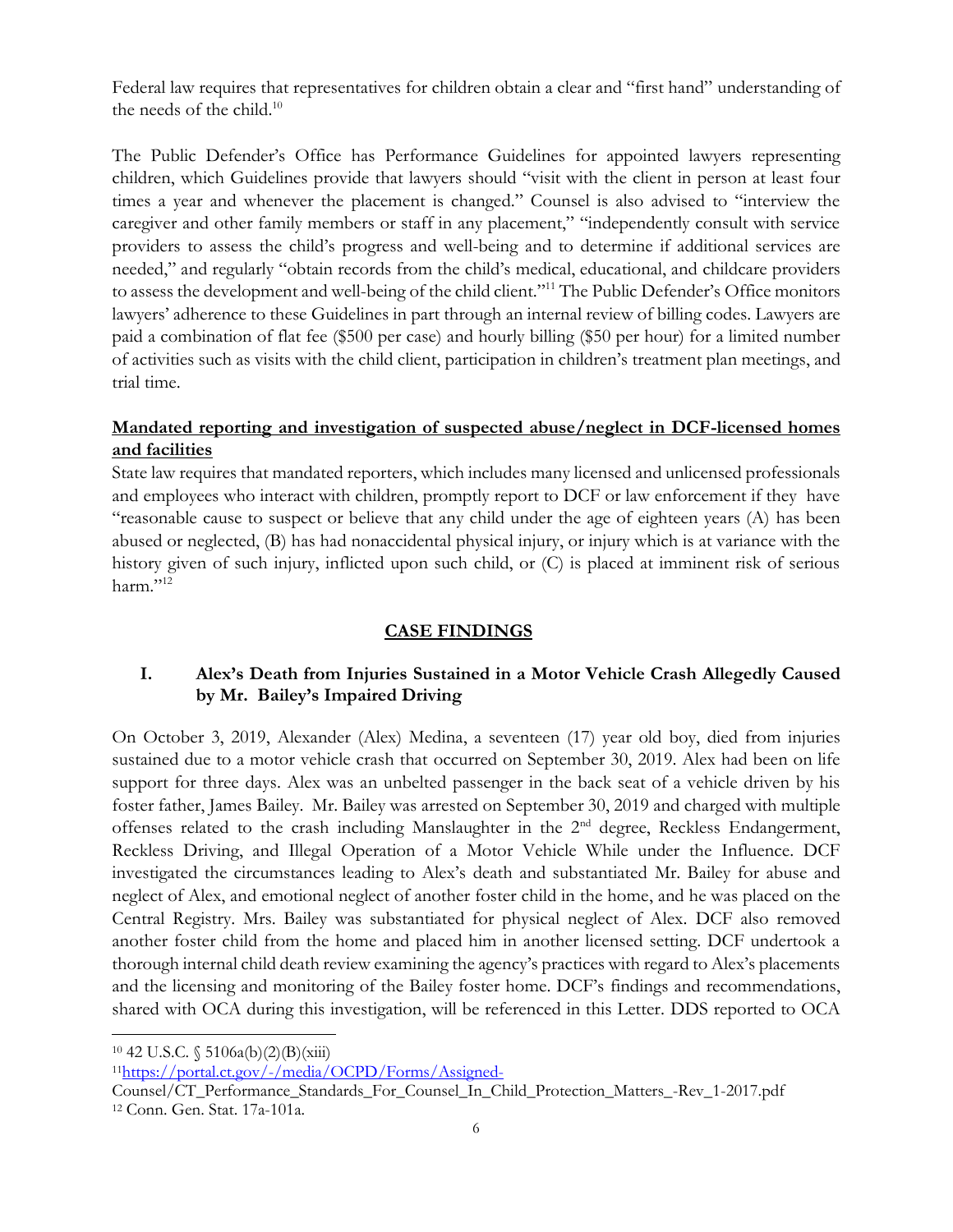that it conducted an "informal review" of its involvement with the Baileys. The agency did not indicate to OCA that it had made findings or recommendations about its practice.

## **DDS Licensing of the Bailey Family**

### **2008 the Baileys are Licensed by DDS**

In 2008, the Baileys were licensed by DDS as Community Training Home (CTH) to serve individuals with intellectual and co-occurring developmental disabilities. A DDS-contracted agency provided support services to the family and any individual clients served in the home. During this time period, the Baileys provided care for a young adult male ("Jonah")<sup>13</sup> with Intellectual Disability and behavioral support needs.

### **June 2011, Allegations Were Made Regarding Mr. Bailey's Drinking and Abusive Behavior**

DDS records document that on June 3, 2011 a report of alleged verbal abuse of Jonah by Mr. Bailey was received at the Office of Protection and Advocacy (OPA).<sup>14</sup> The report, made by Jonah's DDS case manager pursuant to her responsibilities as a mandated reporter, included the following information: "[Jonah] reported to his DDS Case Manager that while he was speaking to [Mr. Bailey's wife], … Mr. James Bailey told [Jonah] to 'shut the fuck up' ." The Case Manager indicated in her report that Jonah's Conservator contacted her on June 2, 2011, to report that Jonah's Aunt called her the day before to report this alleged verbal abuse.

On June 8, 2011, the assigned DDS Investigator met with the Conservator who shared that on June 1, 2011 Jonah's aunt called her at 9:15 pm to express her concern that Jonah had called her to request that he be picked up right away because "he was frightened", and that Mr. Bailey said "shut the fuck up" after he disobeyed a request that he not tell Mrs. Bailey about the family's car needing to be fixed. The Conservator told the Investigator that Jonah's Aunt reported that Mr. Bailey "drinks too much, gets drunk and doesn't let Jonah see his family". (The Conservator clarified to the Investigator that overnight visits with family had been discontinued as Jonah reportedly didn't take his medications consistently while on overnight visits with family.)

The Conservator reported to the DDS Investigator that she went to discuss the concerns with the Baileys on the same evening of the incident. The Baileys denied the allegations, though the Conservator "felt [Mr. Bailey] had been drinking" and that he "appeared defensive." **Mr. Bailey asked that the Conservator not report the incident.** The Conservator also conveyed concerns from Jonah's family that "Mr. Bailey takes Jonah to the casino, sometimes Mr. Bailey is drunk and on occasion Mr. Bailey abuses Mrs. Bailey".

On June 14, 2011, the Investigator met with Jonah at his school. During this interview, Jonah reported that at the time of the incident Mr. Bailey said "shut the *heck* up" [emphasis added]. He further reported to the Investigator that Mr. Bailey had said to him "if he leaves the house, he will lose his benefits". Notably, the investigation record does not document that Jonah was asked any questions about Mr. Bailey's drinking. The investigation concluded "based on the preponderance of evidence collected

<sup>13</sup> Jonah is a pseudonym.

<sup>14</sup> OPA was then statutorily authorized to conduct abuse/neglect investigations involving adults with intellectual disabilities. Due to subsequent changes in federal and state law, the Office of Protection and Advocacy was dissolved and reorganized as a private non-profit called Disability Rights Connecticut. OPA's abuse investigation responsibilities were absorbed by DDS.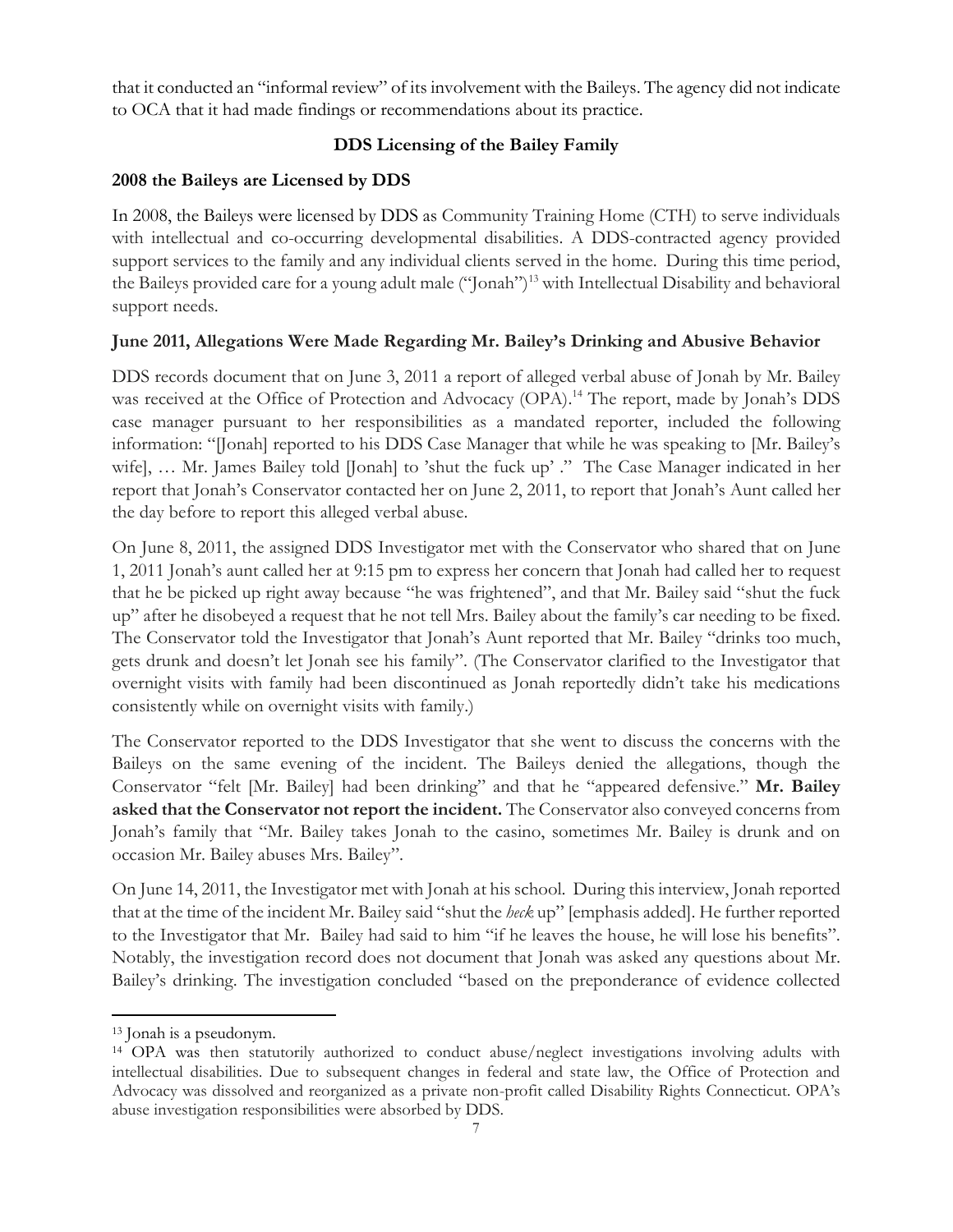through direct witness interview and review of the medical and behavioral history of (Jonah) the allegation of verbal abuse is NOT Substantiated." The DDS investigative report revealed no further development and investigative activities related to the allegations of Mr. Bailey's excessive drinking or possible spousal abuse. Neither the DDS-contracted agency supporting the foster home nor Jonah's Aunt were contacted by the Investigator.

Concurrent to the June 2011 DDS investigation, there were emails between DDS staff and its contracted foster care support agency. There is no documentation that the investigator was privy to these detailed emails regarding the direct account by the Conservator that Mr. Bailey was observed drinking and by the private agency supervisor indicating that Mr. Bailey smelled of alcohol on June 2nd and 3rd respectively. On June 3, 2011, the DDS manager sent an email to the private agency administrator to hold off increasing the Baileys' licensing capacity from 1 to 2 (with no reason noted). Administrators reported to OCA that there is no agency requirement that emails, even communications documenting substantive activity or concerns, become part of the formal DDS record regarding a client or licensed provider.

The DDS investigation did make the following recommendations:

The interdisciplinary team to continue to monitor relationships between Jonah and caregivers [with noted risk of collaboration in witness statements by Baileys]; periodic unannounced visits by the case manager or DDS designee; continue to look for placements for Jonah closer to his family; and a review of the current license to insure it met requirements identifying Mrs. Bailey as a caregiver.

#### **June 2011 Concerns Documented About Mr. Bailey's Drinking in DDS Emails**

With the investigation into the verbal abuse of Jonah pending, on June 6, 2011, Jonah's DDS case manager emailed the DDS Foster Care Manager:

I just spoke with [private foster care support agency] about [Mr. Bailey] and [administrator] said that [Mr. Bailey] is no longer allowed to drive another licensee's client to and from [their] day program, because of the possible drinking. Should I inform [Mr. Bailey] that he is also not allowed to drive Jonah anywhere? He transports him to and from school.

No responsive email was produced by DDS for OCA.

#### **February 2012, the Baileys' DDS License was Renewed by DDS**

A Summary Application of Renewal for the Bailey home was completed and signed on February 10, 2012. On question #2 of the Application: *Have there been any allegations of abuse or neglect or other concerns regarding this licensee or the occupants of this CTH in the past year?* The response indicates "Verbal abuse, not substantiated, no recommendations." No mention was made of concerns about drinking, taking Jonah to the casino, spousal abuse, or the recommendation for unannounced visits.

### **August 2012, Jonah Moved out of the Bailey home and DDS Told Its Contracted Foster Care Agency-Don't Place Anyone Else with the Baileys**

On August 8, 2012, the DDS Foster Care Manager sent an email to the foster care agency Director noting concerns with the Bailey home.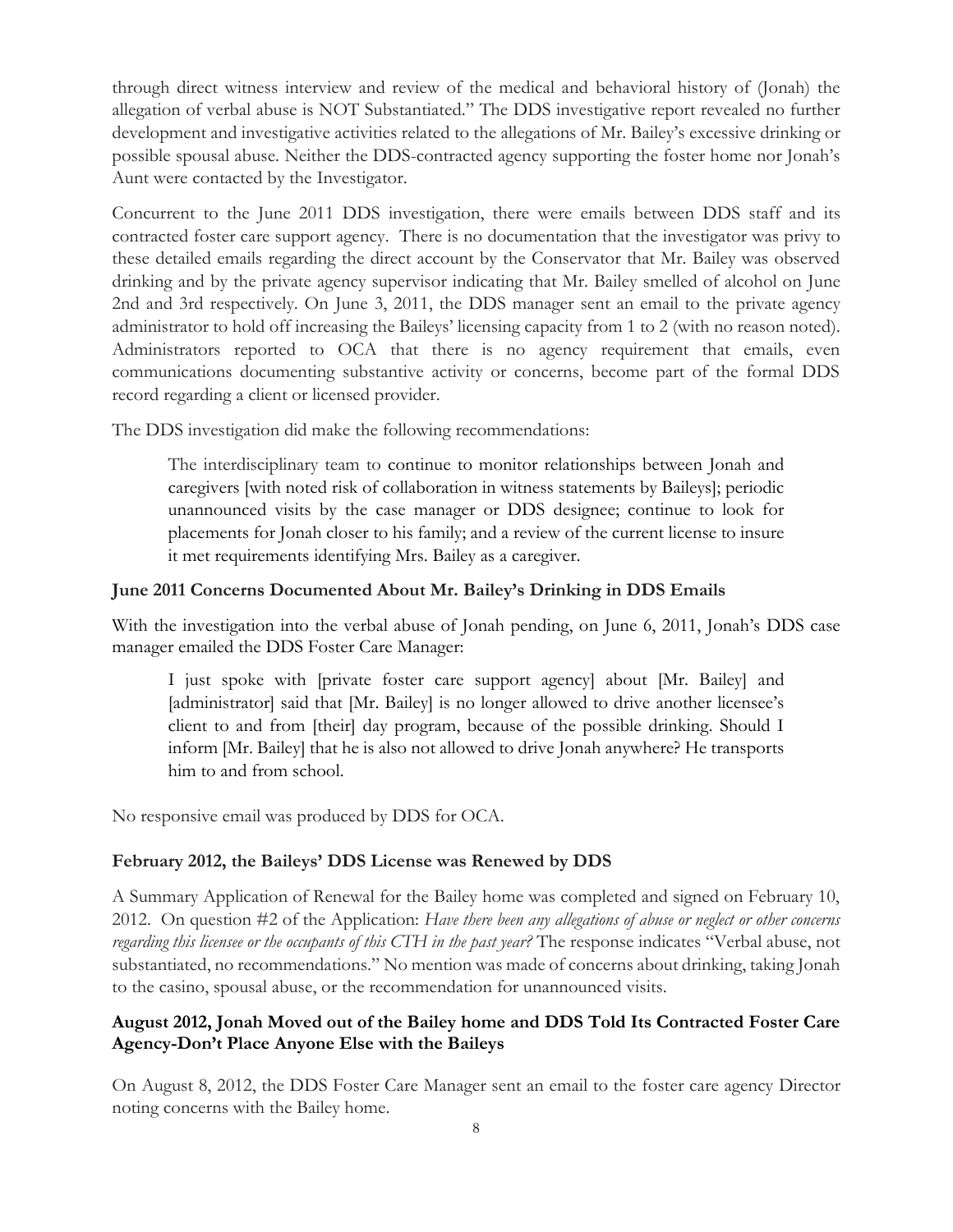"[Mr. Bailey] has been witnessed on a number of occasions drinking to the point of intoxication. A couple of weeks ago...the case manager for Jonah had to pick up ID cards from the Bailey home. James was severely intoxicated on the couch and did not recognize (the case manager) at any time during her visit." In addition, it was reported that the case manager had a conversation with Jonah on that day and Jonah reported that it would not be a good idea to place another individual there because "James drinks heavily and drives while drinking."

The DDS Manager also wrote in the email exchange that she had "personally witnessed" Mr. Bailey under the influence when she stopped by to discuss concerns with him and "in the mid-afternoon he reeked of alcohol just driving home. I think his drinking has become much worse than just occasional social drinking." The DDS manager cautioned that contracted foster care agency should not license Mrs. Bailey either "considering the environment over there and the poor judgment of the Baileys." The DDS manager referenced previous "episodes" between the Baileys and Jonah that had been attributed to Jonah's behavior, and she "questioned if [Mr. Bailey] becomes belligerent during his binges." The manager concluded that "I am sure there is much more that went on over there than we are aware," and asked that the agency administrator give her a call to discuss further.

There is no DDS record of what transpired thereafter and no DDS documentation of a phone call with the contracted agency administrator.<sup>15</sup>

The contracted agency Director inquired with DDS via email about any actions taken to notify the Office of Protection and Advocacy about the Baileys and Jonah's allegations. On August 9, 2012, the DDS Manager responded: *"Jonah was out of the home already, so it was not a [reportable] issue."* No steps were taken to formally report or investigate Jonah's concerns or determine whether there were regulatory violations that warranted a formal corrective action or revocation of James Bailey's DDS license.

Upon inquiry by OCA, DDS acknowledged that its earlier investigation in 2011 may not have been as complete as it could have, that Jonah's 2012 allegations likely should have been more fully developed and possibly reported and investigated, and that ongoing examination should be made of its abuse/neglect definitions that guide reporting and investigation. DDS acknowledged potential limitations in its investigative division, which is largely staffed, per DDS, "by retired police officers."

In response to OCA's questions about the lack of formal records of the DDS home visits and field observations, DDS administrators acknowledged that there is no electronic information management system for recording/maintaining visitation records, field observations or substantive emails regarding licensed homes, and no requirement that staff copy or store email communications. DDS administrators told OCA that because the final visits to the Bailey home took place after Jonah's departure, no further action was taken. DDS voiced to OCA that it is not "illegal to drink," and it is difficult to prove someone drinks to excess, and that a disparaging record or finding from DDS might open up the agency to legal action, including libel, and harm the former license-holder's ability to seek

<sup>&</sup>lt;sup>15</sup> For purposes of this portion of the review, OCA sought DDS records only.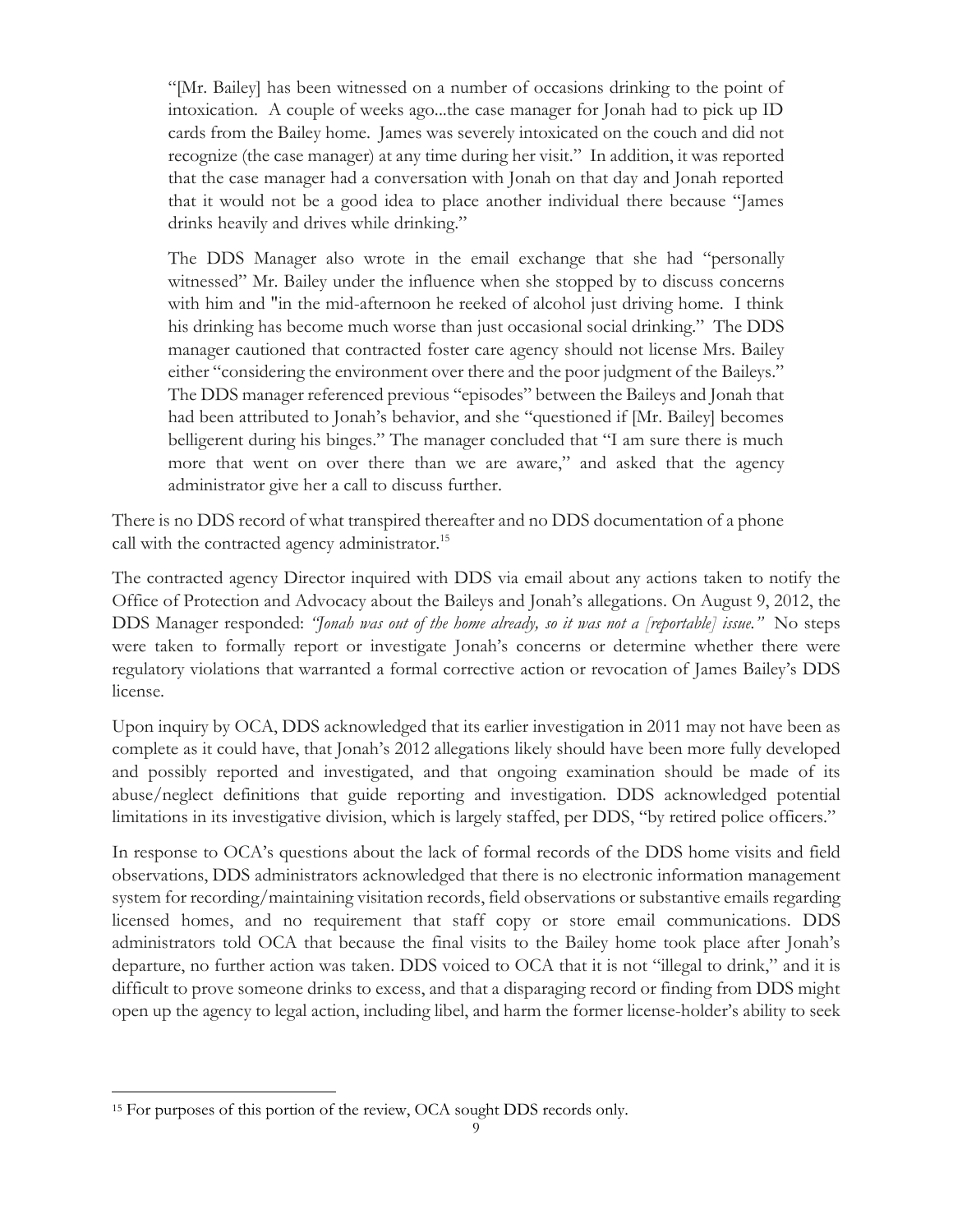approval from another agency. DDS also stated that while Mr. Bailey may have been intoxicated on a few occasions in the home, that Mrs. Bailey was also present and capable of providing competent care.

OCA concludes that DDS was statutorily obligated to report concerns about Mr. Bailey's drinking and driving as possible abuse and neglect of Jonah pursuant to state statute, and that DDS was obligated to assess whether Mr. Bailey's behavior constituted a violation of the agency's licensing requirements, including the requirement that the "licensee demonstrate the capacity to maintain a healthy and safe living environment for individuals," and that the "licensee shall not mistreat, abuse, or neglect an individual." The fact that the young man moved out of the Bailey's home did not negate these obligations. OCA also disagrees with DDS's assertion that the presence of a sober caregiver negates or neutralizes the impact on a dependent individual living with someone who is actively abusing drugs or alcohol.

#### **DCF Licensing of the Bailey Family**

#### **December 2012, the Baileys Seek Licensure as DCF Foster Parents**

Immediately upon relinquishing their DDS foster care license, in December 2012 the Baileys applied for licensure as DCF foster parents through one of DCF's contracted agencies, The Connection, Inc.

Applicable statute, regulation and DCF contracts do not require that prospective licensees be subject to a multi-agency review to determine whether the applicant had a regulatory history with another licensing agency (such as DDS or Office of Early Childhood).<sup>16</sup>

Despite the lack of formal DCF practice or requirement for inter-agency license checks on prospective foster parents, it appears that DDS and DCF do communicate regarding such matters. In December of 2012, the DDS foster care manager emailed the DCF Foster Care Manager that if the Baileys sought licensure from DCF (it is not apparent how DDS knew that the Baileys were seeking a DCF foster care license) that the community agency processing the request should pursue a release of information so that DDS could share information regarding the Baileys.

The Connection secured a standard Release of Information for DDS, requesting delivery of the Bailey's full licensing record. However, because the release did not explicitly seek information about drugs or alcohol, DDS internally concluded that its concerns about Mr. Bailey's drinking *could not be disclosed*. DDS did not delineate for OCA regarding what federal or state law prohibited it from sharing its observations about the Baileys with another licensing agency.

After Alex's death, both DCF and OCA determined that despite DDS's internal decision that it could not convey concerns about Mr. Bailey's drinking, the DDS manager gave "off the record" information via a telephone call to The Connection's foster care manager outlining some concerns. In an interview with OCA, The Connection acknowledged the phone call, which it characterized as highly unusual, and recounted that the DDS manager conveyed some concerns about Mr. Bailey's drinking, cautioning that the Connection "should think twice about licensing the Baileys."

The Connection stated that they asked the DDS foster care manager for any records or investigations regarding the alcohol use concerns but DDS did not provide anything in writing and did not indicate

<sup>16</sup> DDS agency protocols do require an inter-agency check and DDS licenses are now available for search on the state's E-License data base.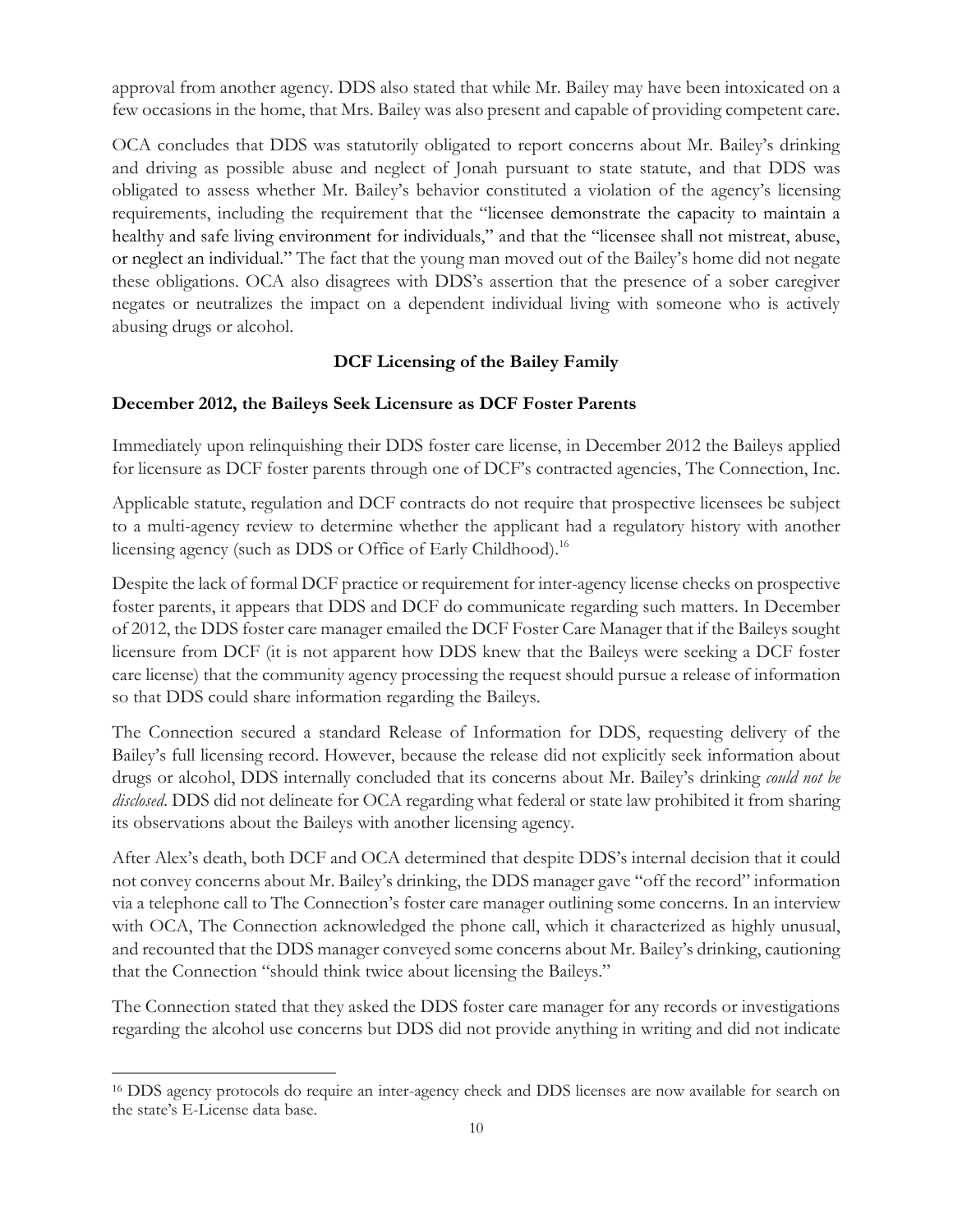that the release they obtained was not sufficient for a complete release of information. According to The Connection, they asked about the nature of the concerns, and the DDS manager stated only that a support agency staff member saw him on the couch one afternoon and he appeared to be inebriated.. The Connection reported to OCA that in the absence of any records, investigative findings or regulatory concerns specifically addressing substance misuse by the Baileys, it had nothing tangible to apply to an assessment of the Baileys as prospective foster parents for DCF-involved children. During The Connection's home study, the Baileys denied any problems with substances, including alcohol, and referenced their years of experience with DDS as an asset. The Connection records, including the home study of the Baileys, do not reference the telephone call from DDS or whether and how DDS's specific concerns about drinking were directly explored with the Baileys.

The DDS licensing record provided to The Connection did not reflect that there had been an allegation of abuse or neglect made against the Baileys by a young adult in 2011, though it did include information about regulatory violations and corrective actions regarding missed medical appointments for Jonah and inadequate documentation regarding Jonah's benefits. The Connection record does not indicate that these prior regulatory concerns were further explored as part of the home study for DCF, and The Connection record states that Jonah "disrupted" from the Bailey home, a term often used in child welfare records when a child's behavior becomes difficult for a foster parent to manage. The Connection home study notes that both foster parents were unemployed due to disability and that they collected disability benefits. There was minimal documentation in the foster care record regarding the impact of their disabilities on the ability of the Baileys to care for children with complex needs or how they managed their disabilities on a day-to-day basis. The Baileys did produce, per DCF policy, a medical statement of their physical fitness to be foster parents by their primary care physician.

The Connection approved the family and recommended them for licensure.

It is this worker's assessment that the Baileys are sensitive and caring people who have raised children together in their blended family. This worker believes that they would be devoted to raising a special needs youth.

#### **2013 the Baileys were Approved as DCF Foster Parents and Two Children with Disabilities were Placed with Them**

The Connection placed two children with the Baileys right away, including a non-verbal child with medical complexity and intellectual disability. The latter child stayed in the Bailey home for two and a half years. Per The Connection's account and DCF records, this child thrived in the Bailey's home and the Baileys were very bonded to him.

According to DCF policy, children in foster care must be visited by their DCF social worker at least monthly and, where warranted, more often. The Connection was required to conduct monthly "walk throughs," and the forms for the walk-throughs include a DCF-checklist of items that staff must observe and verify each month in the foster home. These checklists did not include any specific reference to alcohol or use of other substances.

#### **January 2015, Concerns Arise About Alcohol Use in Bailey Home**

In January 2015, the DCF assigned social worker for one of the children in the home visited and observed many empty beer cans and other alcohol containers in the home. This observation was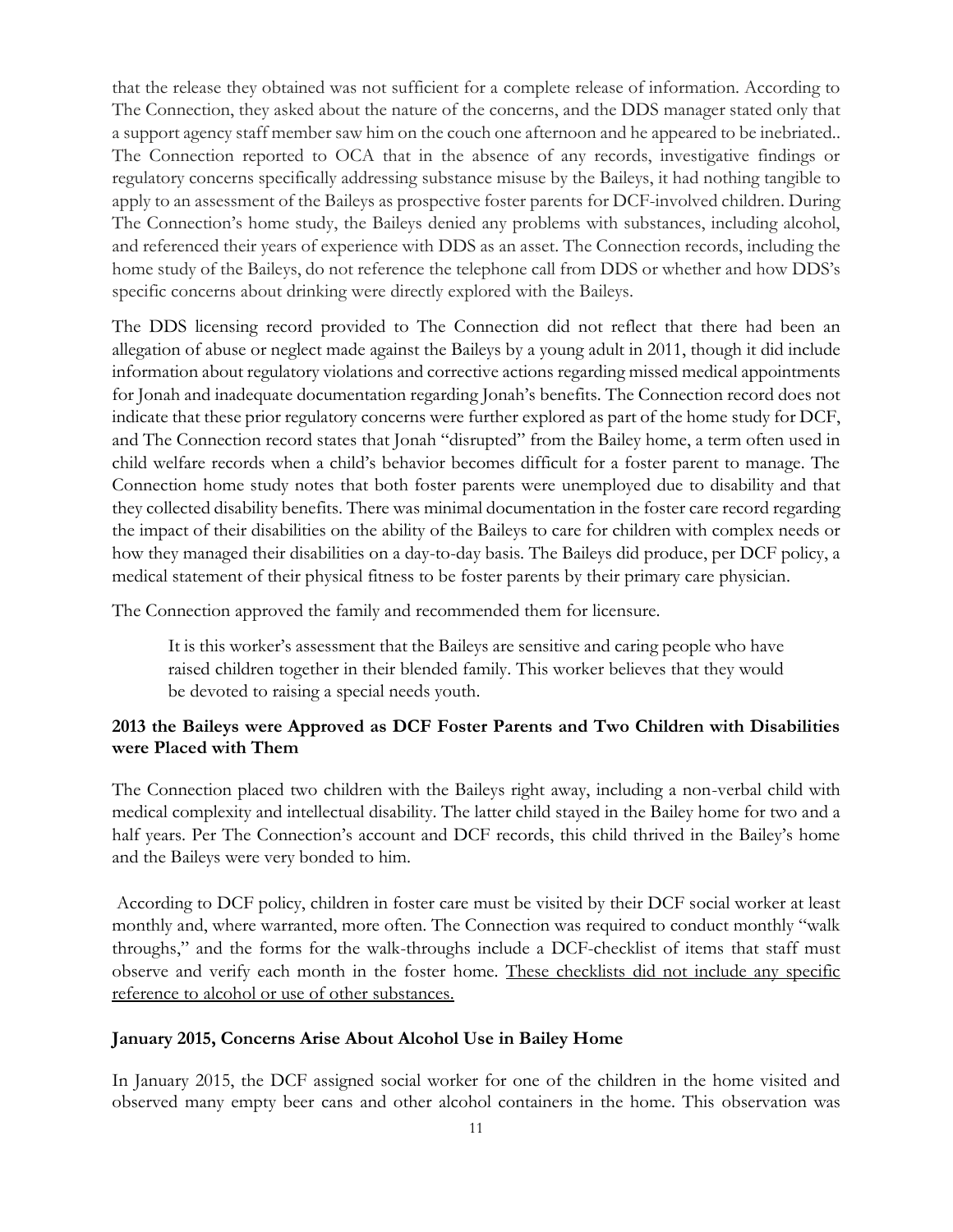documented in the DCF case record and discussed with both The Connection, Inc. and the DCF child protective services team.

A decision was made by DCF and The Connection to have the Baileys sign a Safety Agreement regarding alcohol use:

Mr. Bailey will not transport any child while under the influence of alcohol. Children in the home will not have access to alcohol. Mr. Bailey will drink alcoholic beverages in a responsible manner with the understanding that he is a role model for the foster children in his home... and must never jeopardize the safety of the children by consumption of alcohol.

The agreement did not state how the contract would be monitored. The contract was signed by The Connection's foster care manager, the same staff member that had spoken by telephone with the DDS manager in 2012 about earlier concerns regarding Mr. Bailey.

There is no indication in the DCF record that The Connection shared with the DCF Investigator its earlier telephone call with DDS regarding Mr. Bailey's drinking or the caution that The Connection should "think twice" about licensing him.

### **July 2015, Additional Concerns Regarding Mr. Bailey's Alcohol Use Were Reported and Investigated as Suspected Child Abuse or Neglect**

On July 16, 2015, a nurse consultant from The Connection made a standard monthly home visit to check on a developmentally and medically complex child (he was not home when the nurse arrived). The nurse later reported to management at The Connection that when she went to the home at 10:15 in the morning, Mr. Bailey appeared to be under the influence. She described him as being unsteady on his feet, having blood shot eyes and smelling of liquor. Although the child that the nurse was scheduled to visit was not in the home, another foster child was present. The nurse reported that she conducted another monthly visit about six months prior and that Mr. Bailey was holding a beer during the visit but was not intoxicated thus she didn't think much of it. The Connection reported the incident as required by state law to the DCF Careline as suspected child abuse/neglect.

During the ensuing DCF investigation, Mr. Bailey volunteered to DCF investigators that he had had a previous incident when he was a DDS foster care provider where he got in trouble for "having a beer." The DCF investigation did not follow up with DDS regarding Mr. Bailey's statement.<sup>17</sup>

During the investigation and concurrent heightened monitoring (including unannounced visits) of the Bailey foster home, DCF referred Mr. Bailey for a substance abuse evaluation by Rushford, a community provider. A substance abuse evaluation often consists of a screening and assessment. The screening is completed to evaluate the possible presence of a particular problem in which the outcome is a yes or no. The assessment is a process for defining the nature of that problem, determining a diagnosis, and developing specific treatment recommendations. The assessment of Mr. Bailey, which reportedly included a breathalyzer and urine screen, concluded with no reported recommendations

<sup>&</sup>lt;sup>17</sup> The Connection reviewed a draft of this Letter prior to publication and informed OCA that its staff had reported DDS's earlier concerns to DCF. However no business records were produced to confirm this notification.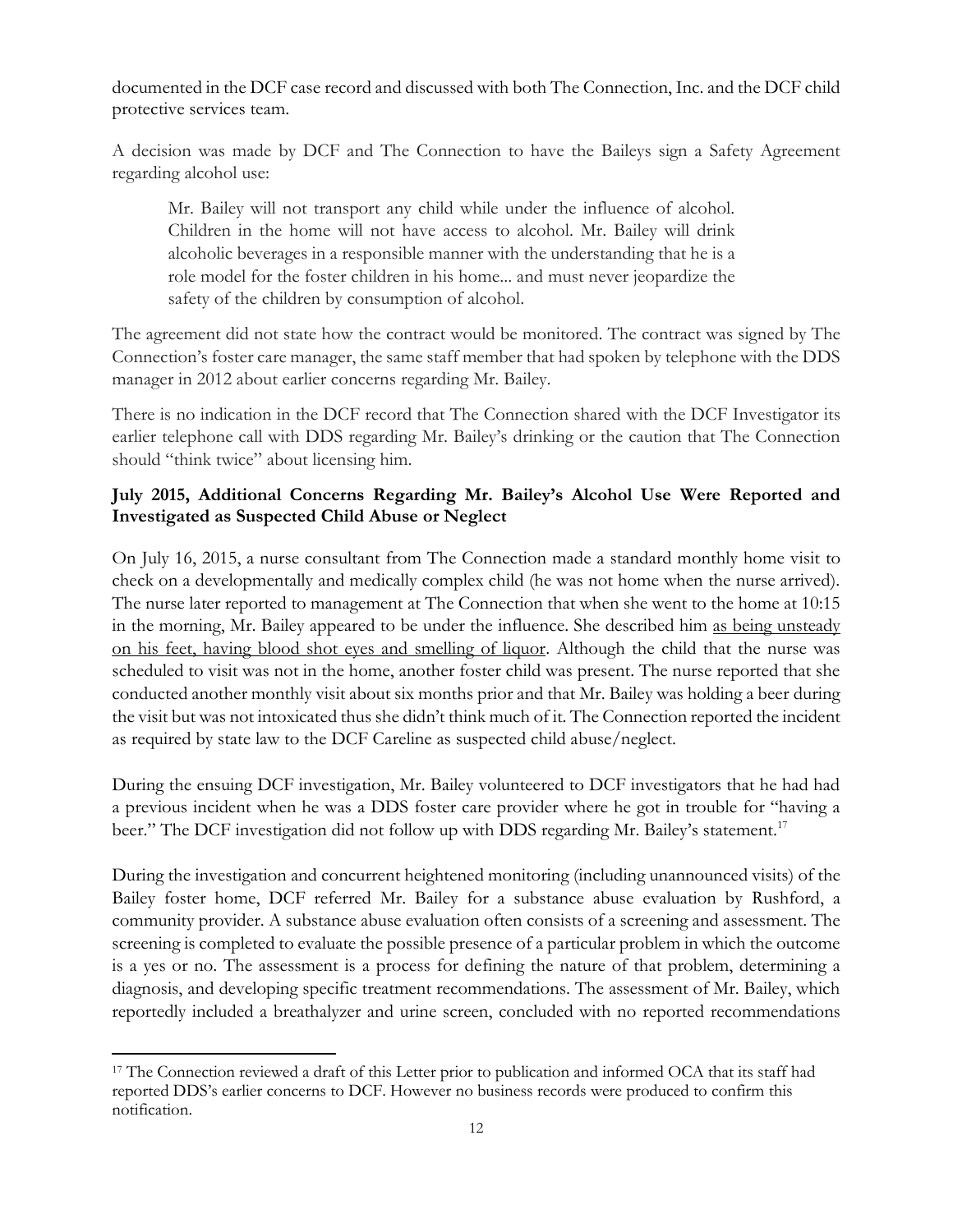for treatment. OCA requested a copy of the full assessment from DCF but was told that it is DCF's policy allows for providers to summarize findings and therefore a full report was not available.<sup>18</sup>

Mr. Bailey denied drinking the morning of the report to DCF, and he denied any problems with alcohol or drugs. He stated that he may have presented as under the weather due to complications from diabetes. Another child in the home was interviewed by the investigator, and he reported that he sees Mr. Bailey drink beer occasionally. The boy stated that he spent a lot of time in his bedroom so he did not know how much his foster father drank. Mrs. Bailey also denied any substance abuse by her husband.

The allegation of possible abuse/neglect of a child due to inebriation was unsubstantiated by DCF. The Baileys were asked to sign another Safety Agreement regarding alcohol use. This Safety Agreement required Mr. Bailey to undergo the aforementioned substance abuse assessment, but otherwise contained the same language as the earlier contract.

#### **2015-16, Concerns developed at DCF regarding the Baileys and the Connections' support of a child in the foster home.**

Another foster child in the home struggled with the Baileys during this same time period. The Baileys asked for this child's removal several times due to concerns that the boy smoked marijuana. This child's treatment planning documents<sup>19</sup> included concerns that the Baileys did not participate in the treatment planning process at DCF. The Connection staff acknowledged the concerns of the DCF reviewer and stated that they would address the Baileys' lack of participation in the child's treatment plan meetings. This child was later removed from the Bailey home at the foster parents' request.

### **The Connection, Inc. closed the Bailey home on October 3, 2016, due to the Baileys transferring to Wheeler Clinic to become a licensed Family and Community Ties Foster Homehe aforementioned**

In 2016, the Baileys sought to transfer support of their therapeutic foster care approval to another agency (Wheeler Clinic) in order to have a previous foster child re-placed with them. The plan was approved by DCF, and the Baileys closed their file with The Connection and were transferred and approved by Wheeler, this time as a Family and Community Ties Foster Home, the highest level of therapeutic foster care that DCF offers.

### **December 2016: Wheeler Clinic Receives Limited Information Regarding Concerns about Mr. Bailey's Drinking**

<sup>&</sup>lt;sup>18</sup> OCA requested more information about standard assessments from the community provider, but to date, OCA has not received a response.

<sup>19</sup> Administrative Care Reviews (ACR): The goals, plans, services and expectations for the children in DCF care are put into written documents called treatment plans. In order to review and evaluate the efforts being made to implement those treatment plans, DCF holds regular meetings called administrative case reviews. These meetings occur at least every six months and are facilitated by DCF staff who have this special role.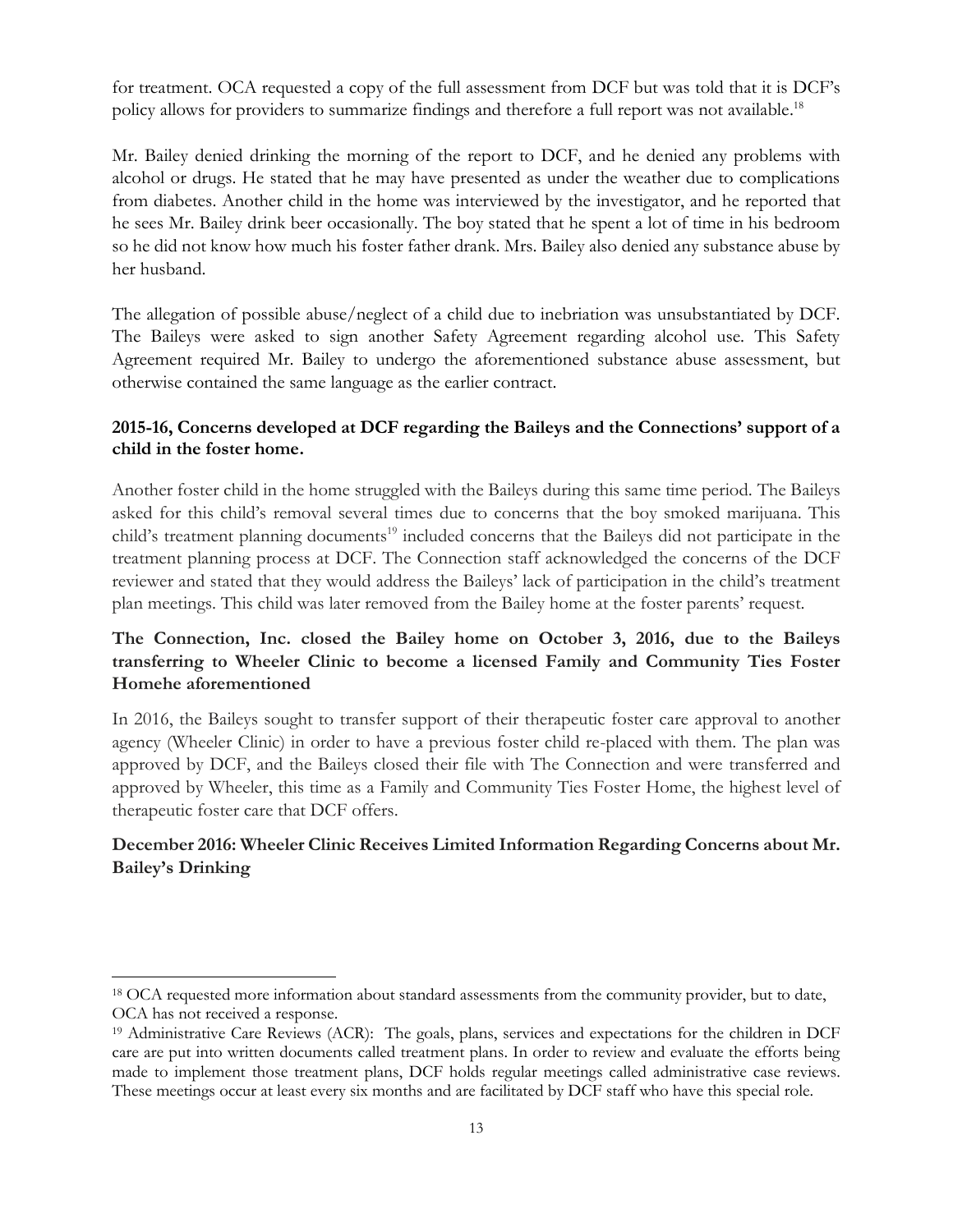As part of the transfer, The Connection sent the Bailey family file to Wheeler Clinic. This file did not include a complete DCF investigation record from the 2015 report by the Connection nurse and the file did not include a copy of the safety agreements regarding Mr. Bailey's drinking.<sup>20</sup>

Foster care licensing agencies do not automatically receive the entire investigation record regarding a prospective/transferring foster family, though additional records can be requested by the receiving agency. In this case, Wheeler Clinic did not request the complete investigation record. Specifically, Wheeler received the following information:

The 2017 Intake Protocol which referenced "CPS History: On 7/15/15 emotional and physical neglect – substance abuse with an adverse emotional and physical impact was alleged towards Mr. Bailey. Mr. Bailey was observed to be unsteady on his feet and smelled of alcohol. These allegations were investigated and unsubstantiated."

Wheeler also spoke to The Connection staff as part of the Bailey's transition to their agency. Wheeler reported to DCF that it was not aware that The Connection or DDS had concerns with alcohol use by Mr. Bailey. Wheeler staff reported they were unaware a safety agreement had been put in place with the family while with The Connection. Wheeler Clinic staff did a routine license search and was aware that DDS had closed the Bailey's license in good standing.

## **2017 A Foster Youth Alleged that Mr. Bailey Abused Alcohol – limited investigation by DCF as to this issue**

On May 15, 2017, a relative of a youth placed in the Bailey home called the DCF Careline reporting that the youth said he was kicked out of the home. The youth made several allegations regarding Mr. Bailey, including that he watched the boy in the shower, threatened to cut off his hands with a machete and that Mr. Bailey "drinks 24-7." He denied being mistreated by Mrs. Bailey. The DCF investigator also spoke with Wheeler staff who, according to DCF, "reported the youth had a pattern of making allegations against the foster home to justify his [running away behavior] from the home." The youth later recanted most of the allegations further into the investigation.

Mrs. Bailey and the Wheeler clinician denied any concerns of substance use (with Mrs. Bailey offering that Mr. Bailey would have a glass of wine/beer sometimes during dinner). Mr. Bailey denied any substance abuse or family violence in the home.

DCF investigators did not substantiate the report of abuse/neglect. Although there was reference to a previous allegation of Mr. Bailey drinking, this investigation contained no significant assessment of substance abuse. The investigation record did not include a reference to the history of allegations/observations about alcohol use (e.g., the beer cans, the observations of the Connection's nurse, the safety agreements) or the possible prior concern with DDS, all of which were noted in DCF's 2015 investigative record.

### **2017: Alex Medina was placed in the Bailey Foster Home**

<sup>20</sup> Upon review of a draft of this Findings Letter, the Connection told OCA that they did send these documents to Wheeler Clinic. OCA reviewed Wheeler Clinic's file regarding the Baileys and this file does not include the Safety Agreements or full DCF Investigation record. Wheeler Clinic also confirmed for OCA that these documents were not received during the transfer of the Baileys file from The Connection.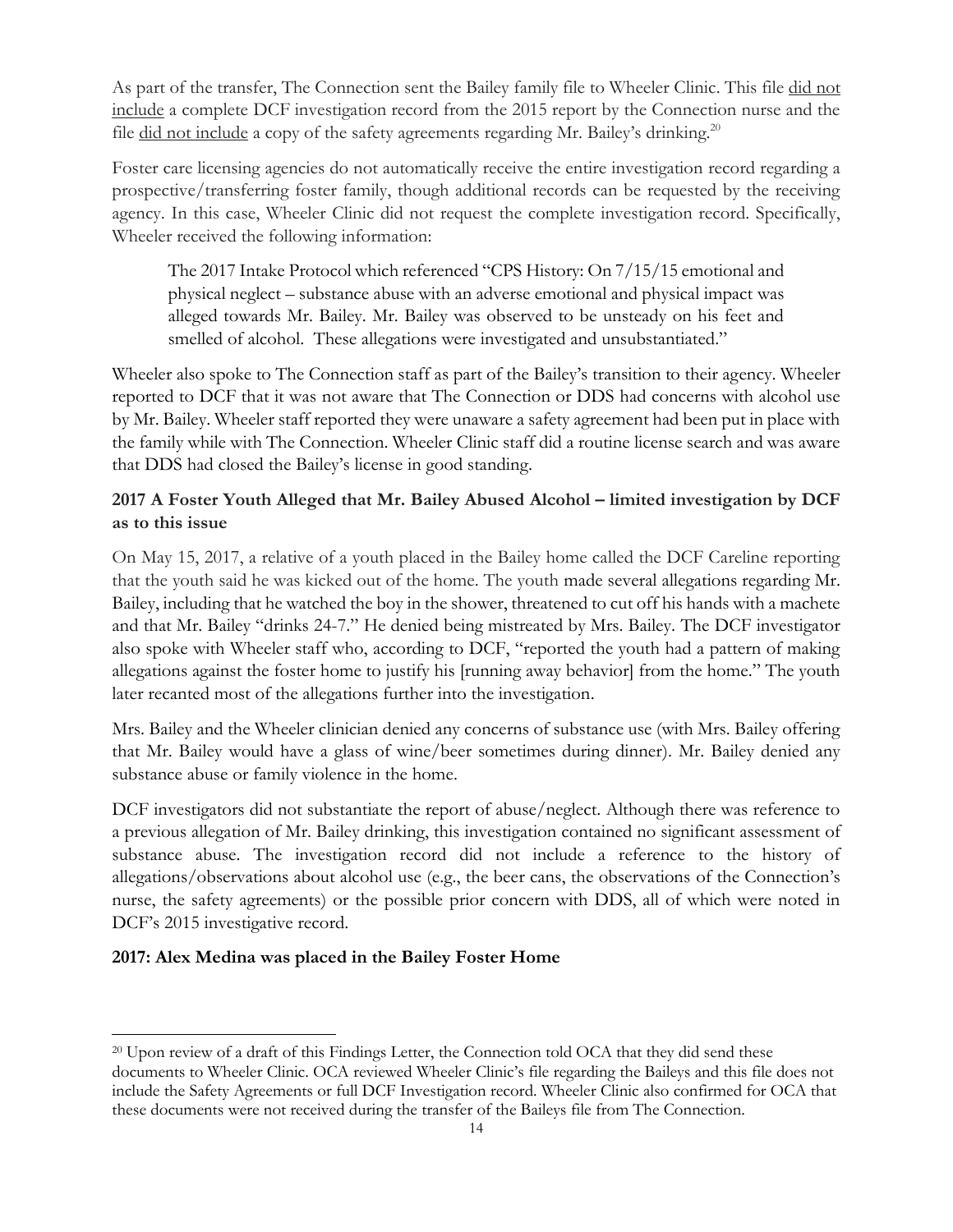In September 2017, Alex M. was approved by DCF and Wheeler Clinic to be placed in the Bailey foster home after several meetings with Alex, his treatment team and the Bailey family. A DCF case plan review (ACR) for Alex held in December 2017 notes the placement is a "Strength."

Youth moved from [group home] setting to [Family and Community Ties home] in the town of origin. [Wheeler Clinician] stated she is not required to do monthly reports, $^{21}$  but [DCF social worker] asked for a monthly update anyways and she agreed to do this. The family is a two-parent family who appears very loving and welcoming of youth in their home. He reportedly wants to stay in this home. Since the placement is somewhat new, continued supports are needed and the family feels supported by DCF and [Wheeler]. Clinician reported youth is always respectful to foster parents.

As the Case Plan for Alex would be focused, per policy, on him and his adaptation to the placement, and given the lapse of time (more than 6 months) from the last investigation of the Bailey foster home, the DCF case plan (ACR) document does not contain a reference to the 2015 or 2017 allegations regarding drinking or the prior safety agreements regarding drinking. In addition, Alex's DCF social work team was reportedly *not aware* of this history.

Wheeler staff that visited the home at least weekly did not observe or document any concerns about substance use. OCA notes that the agency staff turned over multiple times during Alex's tenure in the home. However, despite the turnover in direct clinical staff, the Wheeler Clinical Supervisor remained consistent and was not made aware of any historical concerns/observations about Mr. Bailey's drinking. During discussions with OCA, DCF noted that Mrs. Bailey provided most of the parental care in the home, and that based on their experience, it is not uncommon for professionals assigned to support or monitor a foster home to gravitate and engage more with the primary parent, often the mother.

### **September 30, 2019, Alex Medina was Critically Injured in a Car Crash: Mr. Bailey, the driver of the car was allegedly intoxicated at the time of the crash.**

According to a DCF Special Investigations Unit Report, Mr. Bailey stated that Alex called him from school asking to be picked up approximately two hours after he arrived at school by bus because he wasn't feeling well. Mr. Bailey reportedly told his wife that he was leaving, and their family friend went along for the ride. Mr. Bailey noticed that Alex was walking down the street about a half mile away from school, so he picked him up and turned around to drive back home. Mr. Bailey was reported to have driven the car off the road, hitting a telephone pole. Alex was ejected from the vehicle and hit a second telephone pole. Alex was transported to Hartford Hospital via Life Star helicopter in critical condition. He was placed on life support for three days and died from a brain injury on October 3, 2019. Mr. Bailey was reported to be driving under the influence and was charged with Assault 2<sup>nd</sup> with a motor vehicle, reckless endangerment and reckless driving.

A second youth, "Nathan," had been placed in the Bailey home a few months before the car crash. During the DCF investigation regarding Alex's death, Nathan disclosed that Mr. Bailey drank and often slept and drank on the sun porch. He said the Baileys went to the casino often (he and Alex would play video games in the lobby) and the day before Alex's death they went to the casino. Mrs. Bailey had to wake Mr. Bailey up to go the casino because he was so drunk and was "acting crazy."

<sup>21</sup> Wheeler clinician is referring to requirements in DCF's "Scope of Service" (contract) with the agency.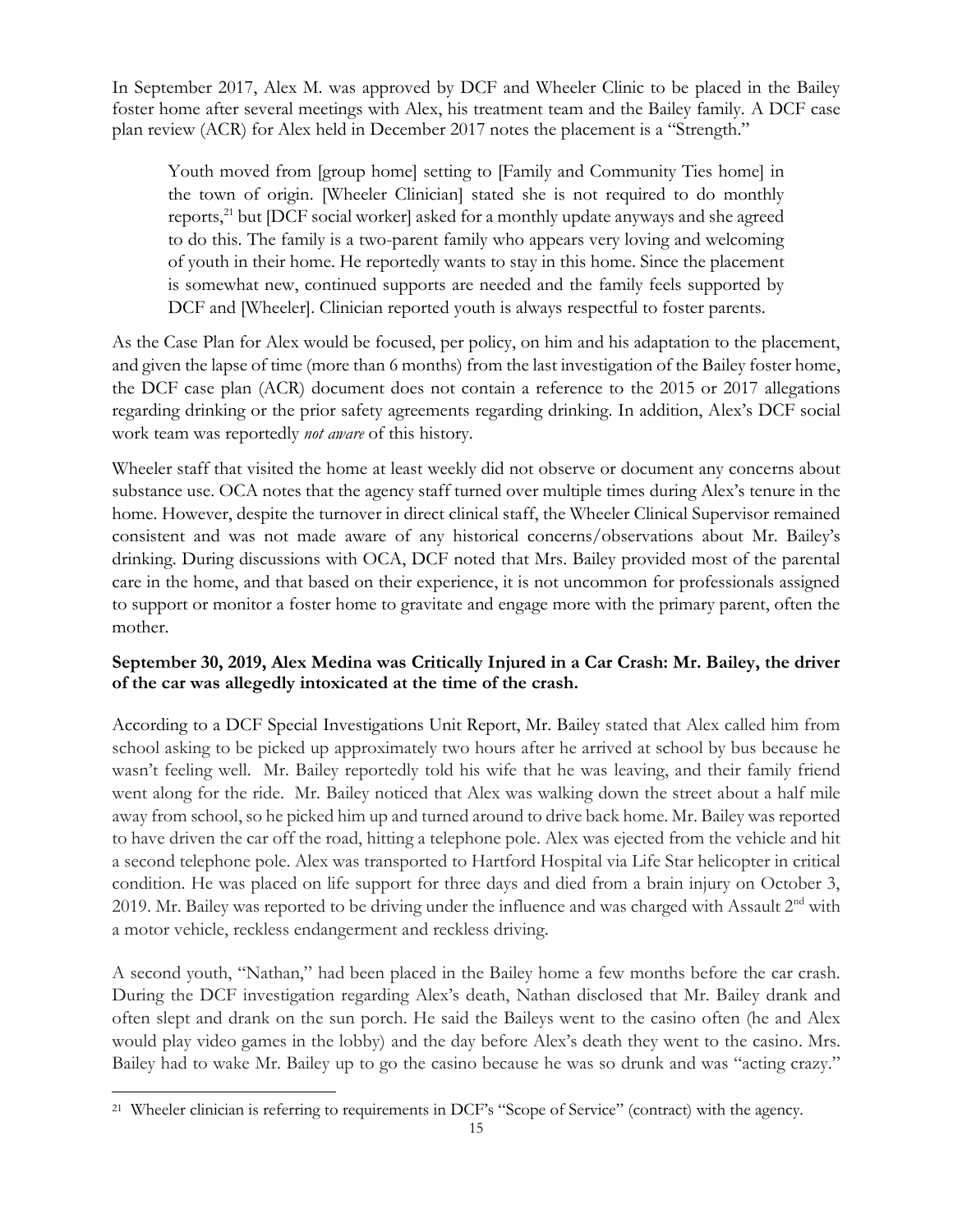Nathan reported that the foster parents got into an argument because of this. Nathan reported that this type of incident had happened a few times since he had been at the home (about two and a half months). Nathan, who was identified in DCF records as having Borderline Intellectual Functioning, was unsure of the difference between hard alcohol and beer and was also unsure if someone could get drunk off beer alone.

# **While Alex's State-Appointed Lawyer/s Had Phone Contact with Him, State Records Do Not Reflect That Alex Was Visited In-Person During 2019 or that Lawyer/s Participated in His Treatment Plan Meetings.**

All children for whom a neglect petition is filed have a statutory right to counsel to advocate for them. Pursuant to state law, counsel is obligated to provide client-directed representation in accordance with the Rules for Professional Conduct for attorneys,<sup>22</sup> and Public Defender performance guidelines for lawyers representing children require that lawyers visit their child client at least quarterly, and whenever a child's placement changes. While lawyers are paid only a flat fee (\$500) for the life of a child protection case which may extend for years, they are permitted to bill hourly for a limited number of activities conducted on behalf of their child client, including participation in treatment plan meetings and visits with the client, including visits to the foster home.

OCA sought billing records from the Public Defender's Office corresponding to foster home visits and treatment plan meeting participation for Alex Medina between 2017 and Alex's death in 2019. Alex had two lawyers while living with the Baileys as his first lawyer retired and was replaced in 2018. The Public Defender's Office reported to OCA that there was one billing entry for a visit with Alex on August 24, 2018, almost a year after he moved into the Bailey home. There were no billing entries for visits with Alex in 2019. There were no billing entries by either lawyer for participation in Alex's treatment plan meetings.<sup>23</sup> OCA confirmed with DCF that Alex's newly appointed lawyer in 2019 did not receive notification of Alex's treatment plan meeting in the Spring of 2019 as the DCF record still had the former lawyer listed for notification purposes.<sup>24</sup>

Upon further inquiry by OCA with the Public Defender's Office about counsel's contact with Alex, the following additional information was provided:

[Alex's attorney] reported that he spoke with Alex shortly after he was appointed [to represent him] on 1/18/19 and [he] reviewed all the DCF records, etc. Alex expressed his desire to remain in the foster home (without an adoption) and to continue maintaining contact with his biological family. Alex expressed no concerns in the foster home. [Alex's lawyer] also spoke with Alex again in advance of his permanency hearing, and Alex confirmed again that he still wished to remain in the foster home with no issues or concerns reported. Alex's plan was to stay in DCF care post-18 so they could assist him with independent living and transitional services. Given that [Alex's lawyer] was unaware of any prior concerns about the foster father, and Alex

<sup>22</sup> Conn. Gen. Stat. Sec. 46b-129a.

<sup>23</sup> Billing records do not necessarily reflect all contact between a lawyer and client.

<sup>24</sup> According to DCF Legal, it is the child's assigned social worker's role to update the contact information in the child's record, and that this record is used by the agency for treatment plan notifications.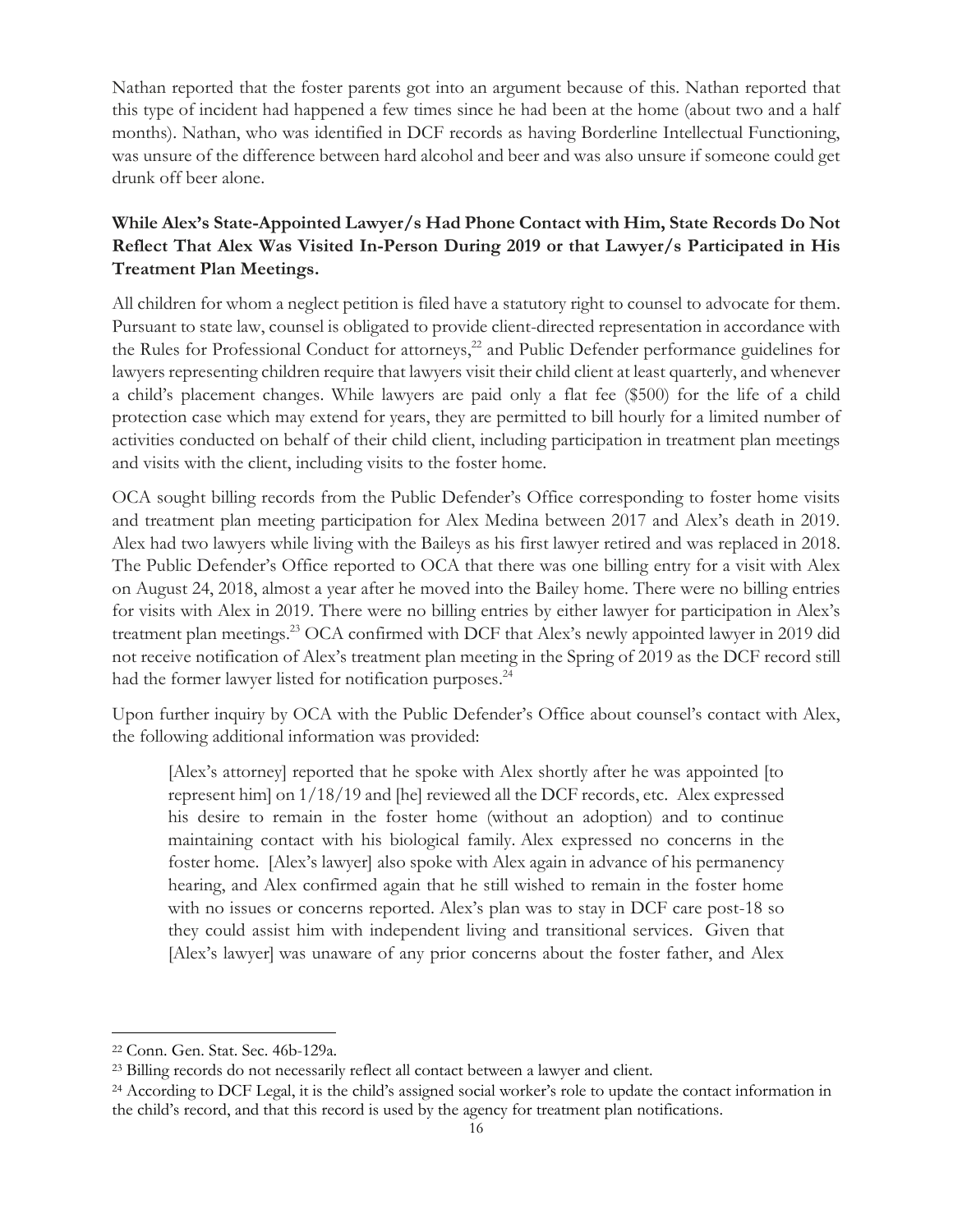consistently reported no concerns, his meetings with him were via phone versus inperson.

While it is not uncommon for lawyers to engage child clients, particularly older children, by phone, Public Defender Performance Guidelines require that lawyers for child "visit with the client in person at least four times a year and whenever the placement is changed." Counsel is also advised to "interview the caregiver and other family members or staff in any placement."

### **About Alex**

Alex was a seventeen-year-old Hispanic/Caucasian male, and the second child born to his parents of a sibling group of three. Alex did not have a consistent relationship with his father but maintained some contact with his mother. Alex identified his maternal aunt and older brother as strong systems of support and maintained regular contact with them. Alex entered the DCF foster care system after the death of his maternal grandmother and maternal grandfather (2013 and 2014 respectively). Alex's parents' rights were terminated in August 2015.

With an extensive history of loss, grief and disrupted attachments, Alex was adamant that he did not want to be adopted but wanted to remain in his last foster home. Alex resided in three non-relative foster homes from 2013-2016, a specialized residential program in 2016 and then a therapeutic group home from until his placement with the Baileys in September 2017.

According to DCF records, "In the summer of 2018, Alexander was accepted into the UCONN STARS program which provides academic and college readiness programs to high school students in foster care. Alexander's brother, [ ], had enjoyed the program when he was in DCF care which encouraged Alexander to participate." Although Alex had trouble adjusting to the program, according to DCF, the Baileys actively supported him, calling him regularly and encouraging him. Alex attended the UCONN STARS program again in the summer of 2019, winning an award for improved study skills. After completing the program, Alex returned to high school in the fall where he considered trying out for the basketball team.

Per DCF records, Alex's placement with the Baileys was his longest placement since his entry into foster care and "he was cognizant about the significance of time and his desire to maintain the placement. It became apparent … that he appeared cautious about sharing any troubling information about the family although there were multiple occasions of tension in the home." After his death, Alex's relative disclosed to DCF investigator/s that Alex had confided in her about Mr. Bailey's drinking, and she talked to Alex about notifying the DCF worker but Alex told her not to.

#### **SYSTEM ISSUES AND RECOMMENDATIONS**

I. DDS Must Ensure All Information Material to The Health and Safety of Consumers Is Documented in Its Case Records and Licensing Records.

OCA found that serious concerns developed by DDS staff and a young adult client living in the Bailey home regarding Mr. Bailey's drinking lived only in staff emails and were not made a part of the Bailey's permanent record. OCA found that DDS does not have an electronic licensing record that stores caseworker field notes and electronic communications. Accordingly, when the Baileys subsequently applied to become a DCF foster parent, the DDS licensing record obtained by the DCF-contracted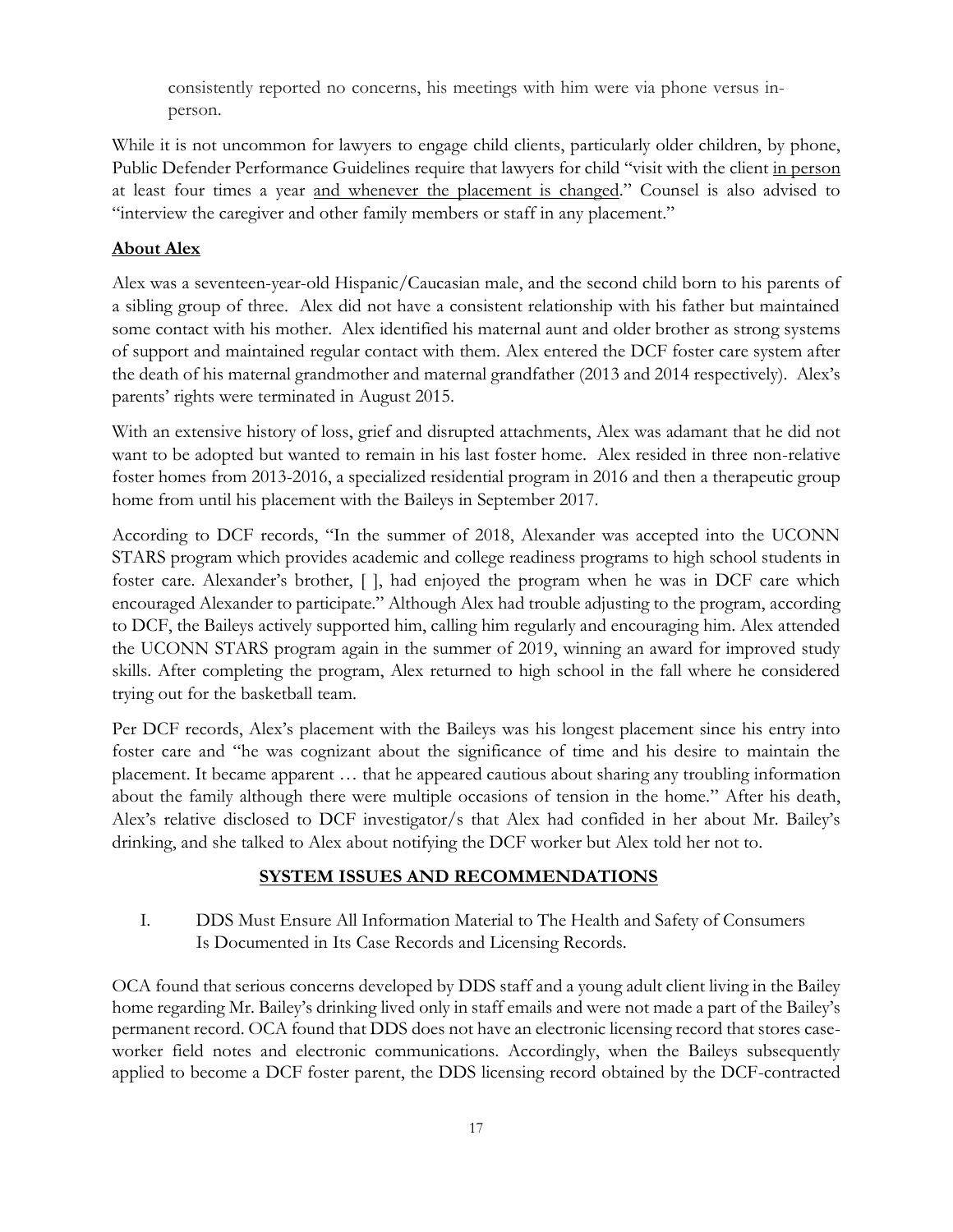foster care agency did not contain material information regarding the Baileys' capacity to provide safe and appropriate care.

Though DDS expressed caution to OCA about documenting concerns and observations that it could not necessarily prove, OCA finds that DDS must take steps to adequately assess and investigate concerns, and that DDS has an obligation to record its observations and findings about any licensed entity. While best practice and due process require that prior to taking a licensing action the licensee receive notice of any concern and be afforded a chance to respond, state agencies must be required to document any and all health and safety observations about a prospective or actual license holder who is caring for or seeking to care for a child or vulnerable adult.

It is alarming that a state agency determined it would never place another vulnerable client in a licensed home due to concerns about adult substance abuse, honesty, and caregiver judgment, leave that license in good standing, and witness a sister state agency license the same home to care for disabled and even non-verbal children. OCA disagrees with DDS's assertion during this review that it exhausted avenues to alert DCF to concerns about the Baileys. Moreover, DDS should have had a clear and comprehensive record that outlined staff's observations, concerns, and conclusions about the appropriateness of the foster home.

In general, the lack of a clear and shareable record of home visits, field visits, and concerns that arise through DDS's monitoring and client-related activities, hampers the ability of supervisors and staff at DDS and at other agencies to ensure the needs of vulnerable adults and children are met.

OCA recommends that DDS immediately adopt policies and protocols and an information management system that supports comprehensive electronic documentation regarding all of its activities monitoring the safety and appropriateness of their licensed providers.

II. DDS Staff Must be Trained to Identify, Report and Investigate All Possible Areas of Consumer Abuse and Neglect

OCA found that during the Baileys' licensing tenure with DDS, concerns arose regarding not only Mr. Bailey's drinking, but his possible emotional abuse of the young adult consumer in the home, and possible spousal abuse. However, the one DDS investigation conducted of the Baileys in 2011 did not pursue the allegations of excessive drinking or spousal abuse. Despite the young adult's family's concerns about conditions in the home, the DDS investigator did not outreach to them, and the young adult was not questioned about Mr. Bailey's alcohol use. Accordingly, the investigation made no findings regarding Mr. Bailey's drinking, though the investigator did recommend that DDS conduct unannounced visits going forward.

OCA shared its concerns about the narrow scope of the Bailey investigation with DDS administrators. DDS acknowledged the need to ensure that all its investigators, largely comprised of law enforcement professionals, are fully trained about the agency's operational definitions, and corresponding guidance, including scenarios, pertaining to abuse and neglect.

OCA also reviewed with DDS its finding that the young adult's allegation that Mr. Bailey drinks and drives and therefore no one should be placed with him (a recommendation that DDS concurred with) was required to be immediately reported as suspected abuse/neglect and investigated. Ultimately, in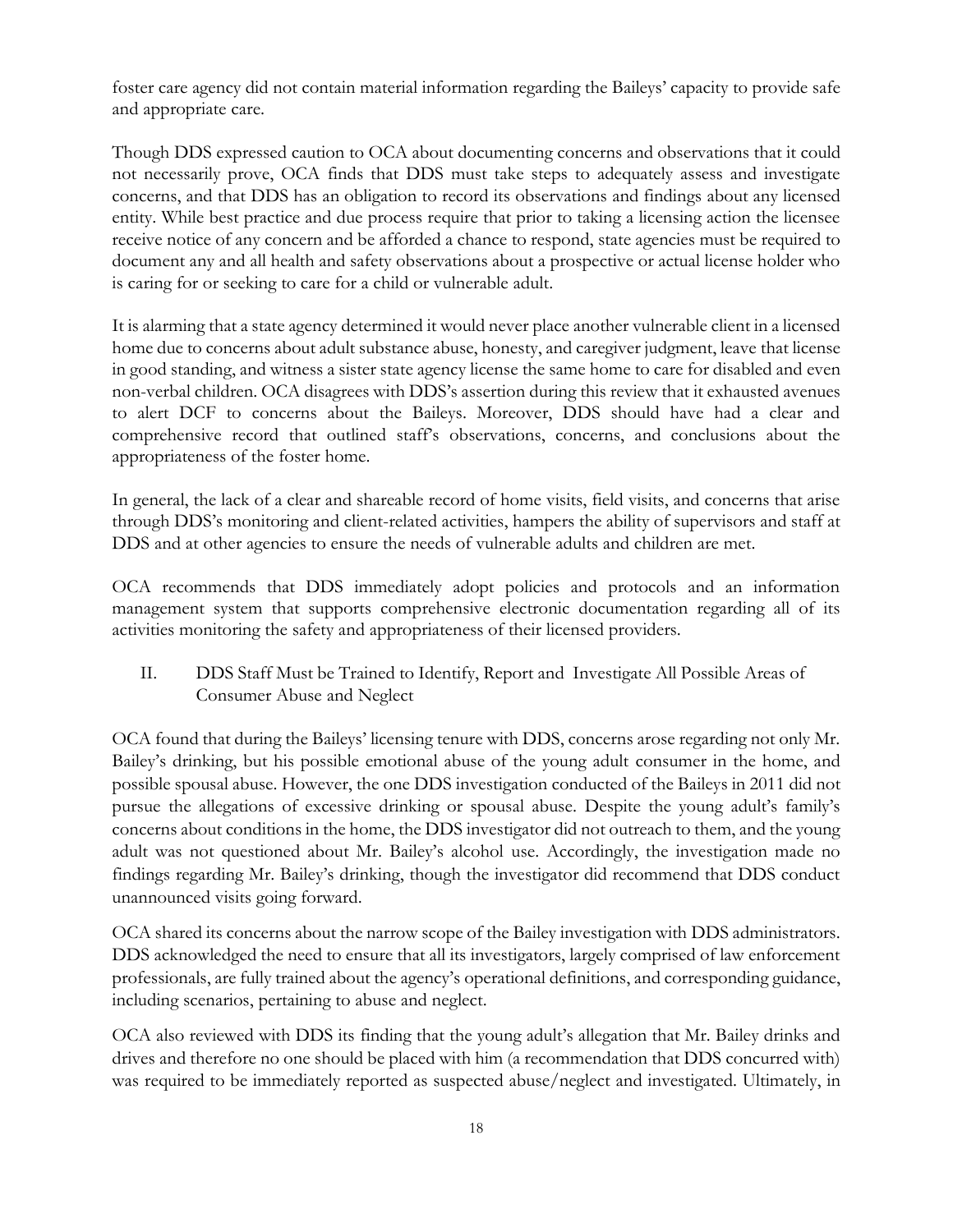an interview with OCA, DDS administrators agreed that the young man's allegations should have been subject to additional review and likely reported and investigated.

Overall, OCA's discussions with DDS administrators and OCA's findings regarding record-keeping and oversight of licensed homes lead to our conclusion that more work may need to be done to ensure DDS's compliance with state laws regarding reporting and investigation of suspected abuse and neglect of vulnerable adults.

OCA incorporates by reference a 2016 report from the U.S. Health and Human Services Inspector General regarding DDS, which found:

[DDS did] not comply with Federal Medicaid waiver and State requirements for reporting and monitoring critical incidents [involving DDS clients] because staff at DDS and group homes lacked adequate training to correctly identify and report critical incidents and reasonable suspicions of abuse and neglect, DDS staff did not always follow procedures, DDS staff lacked access to Medicaid claims data, and DDS did not establish clear definitions and examples of potential abuse or neglect.<sup>25</sup>

The HHS Inspector General report recommended:

[DSS] work with DDS to develop and provide training for staff of DDS and group homes on how to identify and report critical incidents and reasonable suspicions of abuse or neglect, … and work with DDS to update DDS policies and procedures to clearly define and provide examples of potential abuse or neglect that must be reported."<sup>26</sup>

While DDS shared updated training manuals with OCA, OCA recommends oversight by the legislature's Public Health and Human Services Committees to ensure that the concerns articulated by the HHS Inspector General as to DDS and DSS have been thoroughly and sustainably remedied.

III. The State Must Ensure that Agencies Request and Receive Complete Licensing Records Regarding An Applicant for a Custodial Care License.

After DDS decided to stop placing any clients in the Bailey home, the Baileys immediately sought licensure as DCF foster care providers. State law does not currently require that a prior public or private agency's licensing/monitoring record be obtained as part of the licensing application and review process either by DCF itself or one of its contracted foster care agencies. And DDS had an incomplete record to share, one that did not include material information regarding the Baileys' capacity to provide safe and appropriate care.

While OCA found that a DDS manager tried to convey via a phone call with DCF's contracted child placing agency that there had been concerns regarding Mr. Bailey, the lack of a clear and comprehensive record hampered this critical information-sharing process. Additionally, DDS erroneously predicated sharing its full concerns about Mr. Baileys' drinking on the production of a signed and comprehensive release that would have specifically authorized the release of information about alcohol and drug use, a release that neither DCF nor it's contracted agency would have known

<sup>25</sup> https://oig.hhs.gov/oas/reports/region1/11400002.pdf <sup>26</sup> Id.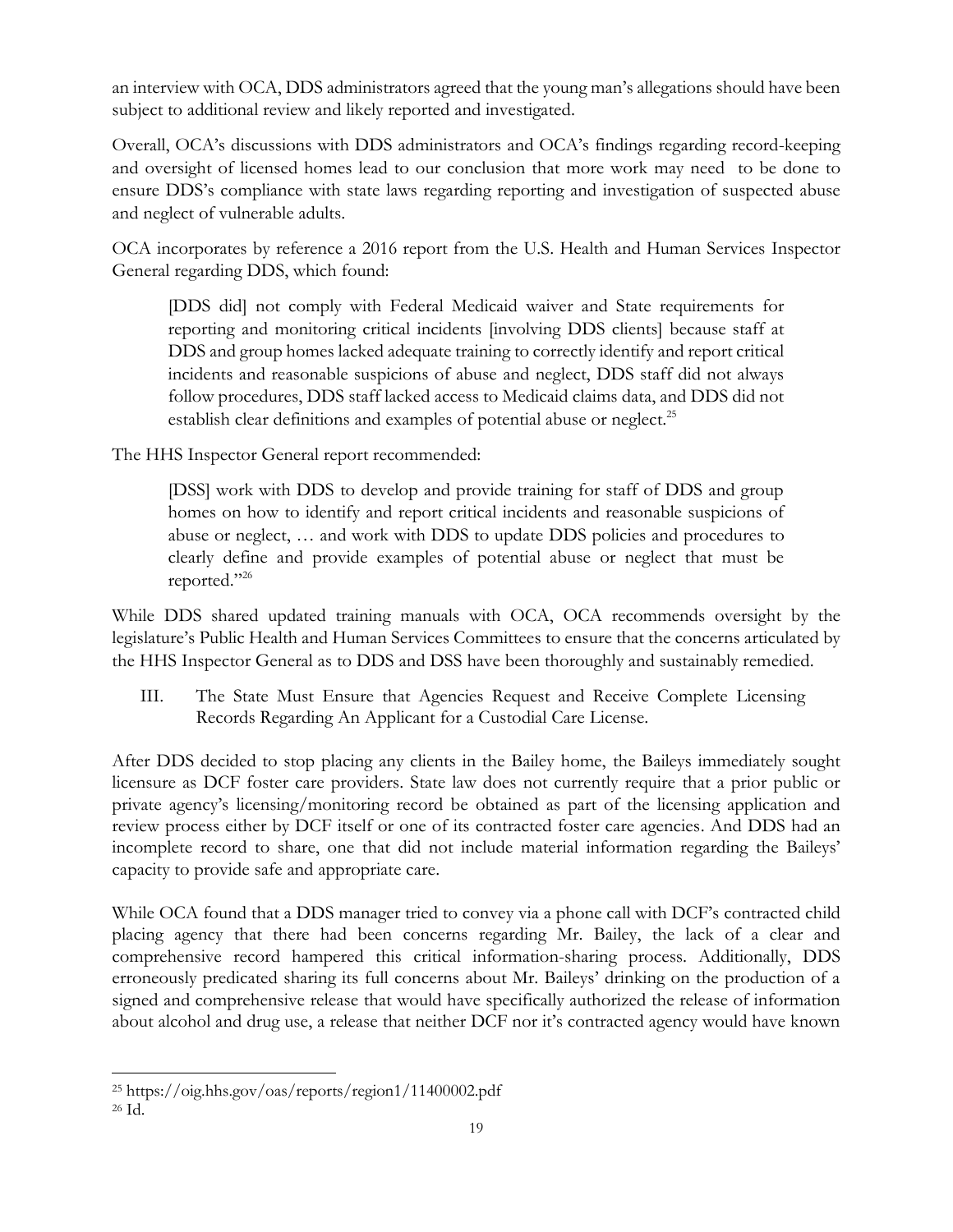was needed. During this review, DDS did not provide OCA with any state or federal statutory provision that precludes the agency from sharing material information with another licensing agency.

OCA recommends that both DDS and DCF urgently review their protocols regarding recordacquisition and record-sharing and that state law be amended to ensure that all information relevant to an assessment of a licensee or prospective licensee's capacity to provide safe and appropriate care are documented and shared with other state and, where applicable, contracted licensing agencies.

IV. DCF Should Standardize What Contracted Foster Care Agencies are Required to Obtain and Share Regarding Prospective/Licensed Homes.

OCA and DCF (in its internal review of Alex's death) found that there is a lack of clarity regarding what information DCF-contracted foster care agencies must obtain and share regarding prospective/licensed homes.<sup>27</sup> In this case, when the Baileys moved from The Connection, Inc. to Wheeler Clinic in 2017, Wheeler stated that it did not receive copies of either Safety/Service agreement signed by the family about Mr. Bailey's drinking. Wheeler also did not receive (or request) a full copy of DCF's 2015 investigation of Mr. Bailey's alleged mid-morning intoxication during a nurse's home visit. Providers are typically given a summary of the report finding, which in this case included the information that abuse/neglect was not substantiated against Mr. Bailey. The full report would have additional information about the allegations, the agency's investigative activities, and interviews with the complainant and other collateral witnesses, all of which would have informed Wheeler regarding its licensing assessment and any targeted monitoring needed of the home.

OCA recommends that DCF, and where applicable, DDS, ensure that their contracted community providers access complete licensing and investigation/regulatory histories from any previous licensing agencies, public or private, to inform home studies, licensing recommendations, and monitoring of licensed homes. Applicants must be specifically asked whether they have been accused of abuse/neglect in any jurisdiction that has granted them a custodial license.

V. Contracted Foster Care Agencies Standardized Home Visits/Walk-Throughs Must Address Matters Specific to the Licensed Home and Alcohol/Substance Storage

OCA found that the monthly walk-through forms documenting routine foster home visits conducted by The Connection did not include reference to alcohol or other substance use/storage. The standard form continued to be used even after the Safety Agreements regarding Mr. Bailey's alcohol use were signed.

OCA recommends that monthly walk-throughs be tailored to items that are individualized to that license and include specific reference to any previous issues, needs, or concerns that have been identified to ensure that they are systematically addressed. DCF may also want to consider adding to the private agencies' routine inspections, like its standard assessment of an infant's sleep environment, an assessment of the use and storage of substances in the household, particularly in the wake of the legalization of marijuana and the challenges created by various and sometimes child-friendly packaging. Certain children in therapeutic foster care have histories of substance use or misuse, and

<sup>&</sup>lt;sup>27</sup> DCF reported that "contracts can be made more explicit in the [Therapeutic Foster Care] reprocurement currently underway."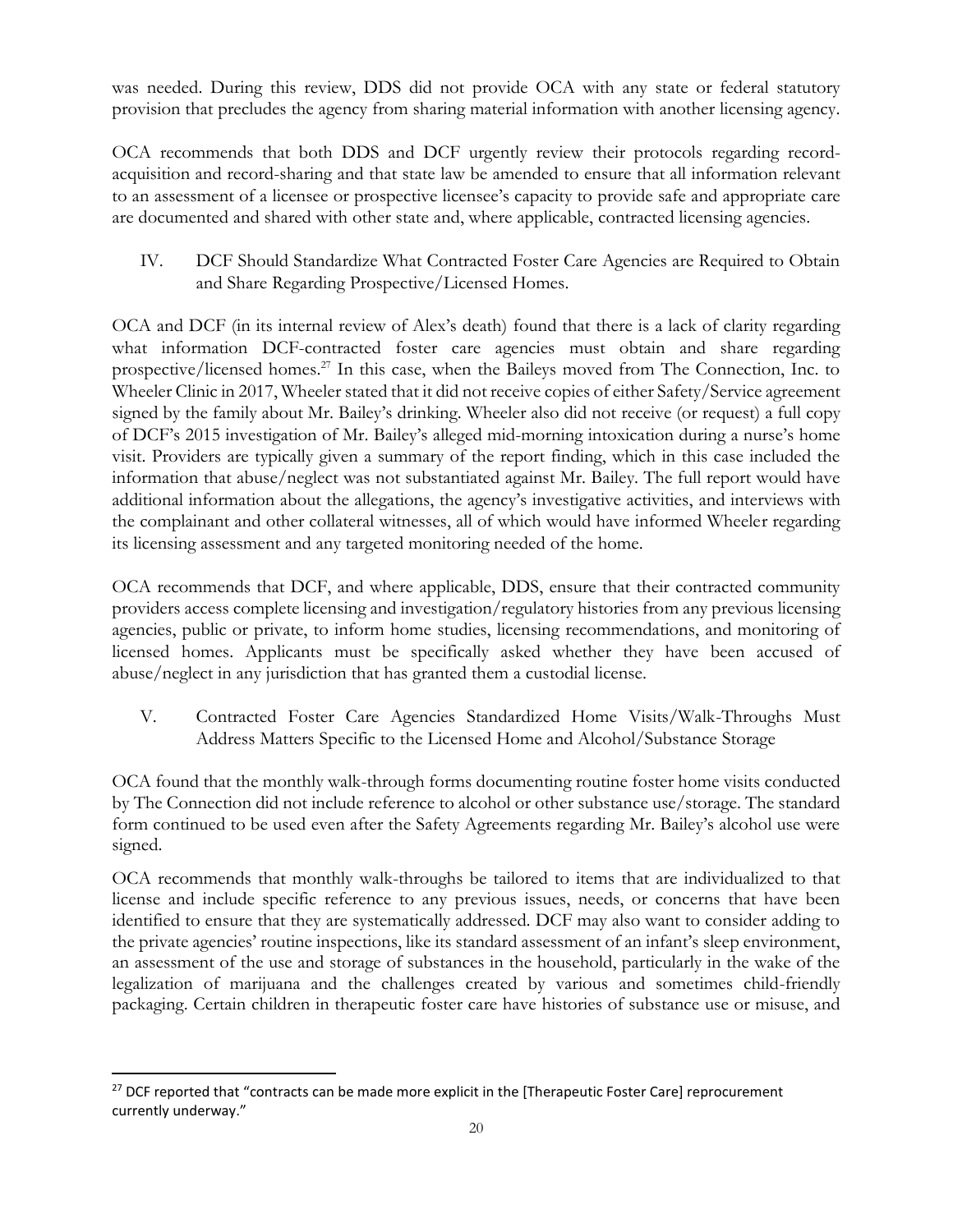issues regarding substance/medication use in the foster home should be routinely processed with adult caregivers.

VI. DCF Should Revise its Treatment Plan Review Protocols to Ensure That Any Concerns Raised of Suspected Abuse/Neglect and Any Safety or Service Agreements Involving a Foster Home are Documented and Reviewed.

State and federal law require that DCF conduct an Administrative Case Review (ACR) every six months for each child in foster care. The ACR, facilitated by a supervisory worker, is required to make findings regarding DCF's efforts to ensure the health, safety, permanency, and wellbeing of the child. Per agency policy, the ACR process is required to review any substantiations regarding the child's placement that occurred in the previous six months. The ACR process is not specifically required to document all concerns called into the DCF Careline about a child's caregiver, or that led to a DCF service or safety agreement with the foster care provider.

OCA found that multiple ACRs for other children placed in the Bailey home did not document the contemporaneous investigations regarding the Baileys, or the safety agreements entered into with the Baileys. The ACR process is an important safeguard, and all participants should be aware of issues that materially bear on the health and safety of the child.

OCA recommends that DCF revise its ACR protocols to ensure that any concerns raised regarding suspected abuse/neglect and any safety or service agreements within a set period involving a foster home are documented and reviewed.

VII. DCF Should Ensure That a Child's Social Work Team Review any Prior Concerns About a Prospective Foster Parent Prior to a Child's Placement in the Home.

OCA and DCF both found that Alex's social work team at DCF was unaware of prior investigations into the Bailey home and safety agreements regarding Mr. Bailey's drinking prior to Alex's placement in the Bailey home, nor is such a review required by agency policy. DCF noted to OCA that "caseload carrying staff would have expected [the foster care licensing unit] or the therapeutic foster care agency to have assessed concerns in the record before matching Alex to this home." DCF also found that Alex may have shared observations of Mr. Bailey's drinking with a family member but that he did not want any concerns reported due to fear of being removed from the Bailey home and having to start over again in a new placement. There are many reasons that a child may be unwilling or unable to report concerns about a foster home or other licensed care provider: fear of being removed, fear of not being believed, fear of retaliation.

OCA recommends that all relevant staff at DCF and (where applicable) the contracted foster care agency be aware of concerns, previous and current, about a child's foster home. The information allows the social work staff to tailor their monitoring of the home and determine what questions they may want to ask the child during visits, where such visits need to occur, and what questions to ask other stakeholders. DCF reported to OCA that integration of information and communication between the DCF child protective services and licensing divisions has been a continual focus in recent years to incorporate multiple perspectives on safety and wellbeing.

VIII. The Legislature Should Review the Adequacy of Resources to Support Robust Legal Representation for Indigent Parents and Children in Child Protection Proceedings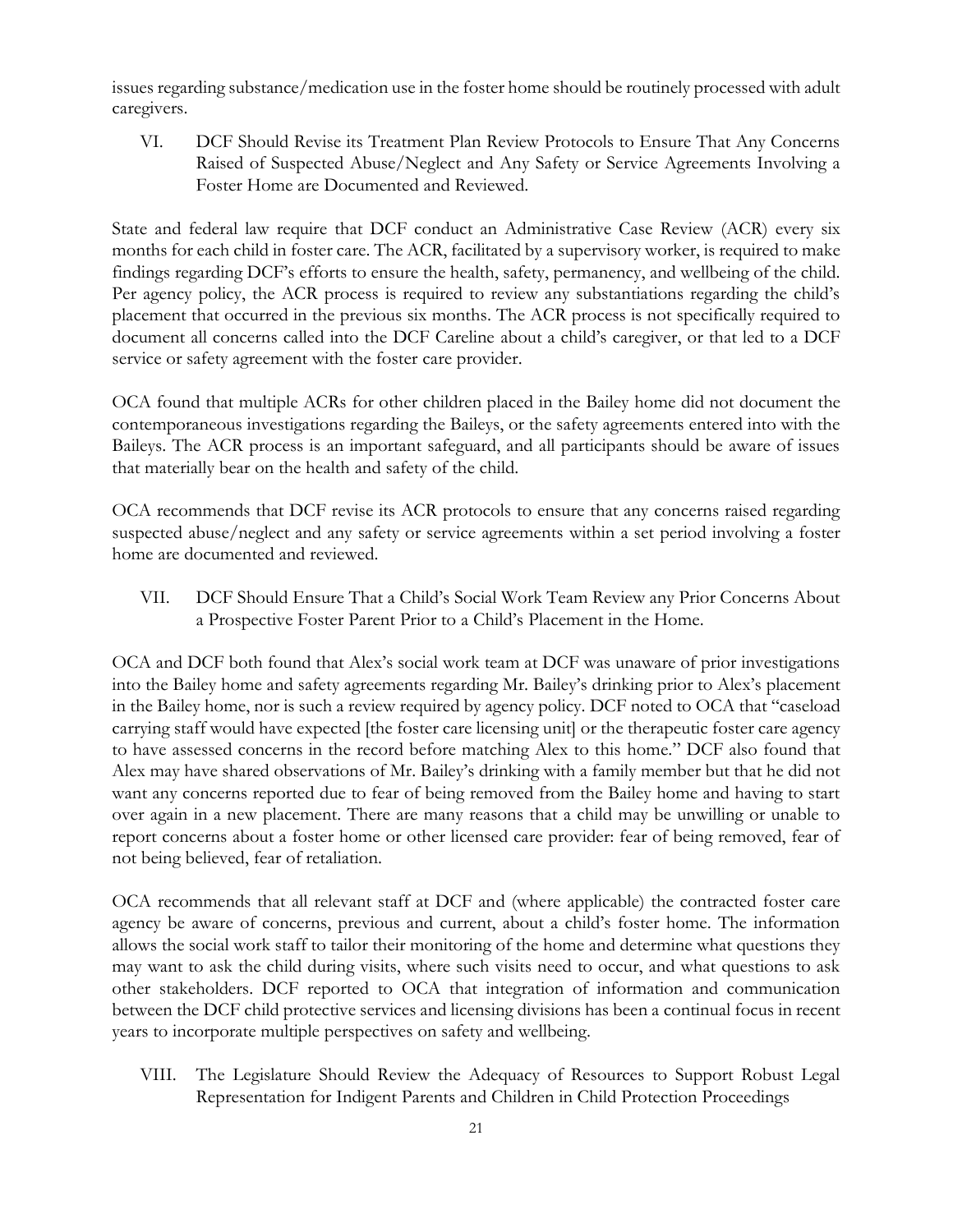OCA found that Alex was represented by two lawyers during his time in foster care, and while he had some contact with his lawyers, he was not visited in accordance with state guidelines or contractual expectations. State agency performance guidelines for lawyers representing children, referenced in state contracts with lawyers, outline expectations of quarterly visits with clients and whenever a child's placement changes.<sup>28</sup> While Alex was living with the Baileys, state billing records indicate that he received only one in-person visit with his lawyer between September 2017 and his death in November 2019, though his lawyer had multiple phone calls with him during 2019.<sup>29</sup> Given that Alex's social work team was not aware of prior concerns about Mr. Bailey's drinking, Alex's lawyer would also not have been on notice that this was a concern s/he needed to review further.

Notwithstanding the lawyer's professional and/or contractual obligation to conduct visits, OCA still finds that the current payment and fee structure for lawyers (a flat fee of \$500 for the life of a child protection case with a brief schedule of billable activities) is not adequate to support the scope of lawyers' responsibilities on behalf of children and the need and right of children to legal representation.

OCA recommends that the legislature review the adequacy of currently allocated resources to support a system of representation for both indigent parents and all children in abuse/neglect proceedings. Lawyers are an essential and irreplaceable safeguard for children living in the care and custody of the state. While the state agency guidelines and statutory expectations for lawyers who represent children are laudable, resources must support the realization of those requirements. Resources could include federal Title IV-E revenue and/or increasing the flat and hourly rates for attorneys.

IX. DCF's Statutorily Required Reports to the Juvenile Court Should Address Concerns of Suspected Abuse/Neglect of a Child in Placement and Any Safety Agreements with Designated or Licensed Caregivers.

The Superior Court for Juvenile Matters has jurisdiction over child protection cases involving children alleged or found to be abused or neglected. The Court is statutorily authorized and directed to make a number of determinations as to the child's safety and well-being,<sup>30</sup> and The Court relies, in part, on information provided to it by DCF as well as the lawyers for the child and parent/s. Current state law, amended by Public Act 17-92, requires that if a child is placed in foster care, DCF must include in any report to the Juvenile Court information regarding "the safety and suitability of such child or youth's placement," as well as other material information about the child's health, education, and general wellbeing.<sup>31</sup> The statute also requires that DCF submit this information to the court not later than 90 days after the child is placed in out-of-home care, if the child's placement changes, and whenever DCF files a permanency plan on behalf of a child.

OCA recommends that state law specify that the information provided by DCF to the Court include any contemporaneous reports of suspected abuse or neglect of a child in placement, the resolution of

<sup>28</sup> For very young children, visitation requirements are heightened.

<sup>29</sup> Billing records may not reflect all contact between a lawyer and a client.

<sup>30</sup> Conn. Gen. Stat. Sec. 46b-129.

<sup>31</sup> See. Conn. Gen. Stat. Sec. 46b-129(t). Public Act 17-92 was enacted following an OCA investigative report regarding the profound abuse of a young child in DCF foster care. OCA found that while DCF had escalating and accumulating concerns about the child's foster home, no information about these concerns was shared with the Court.